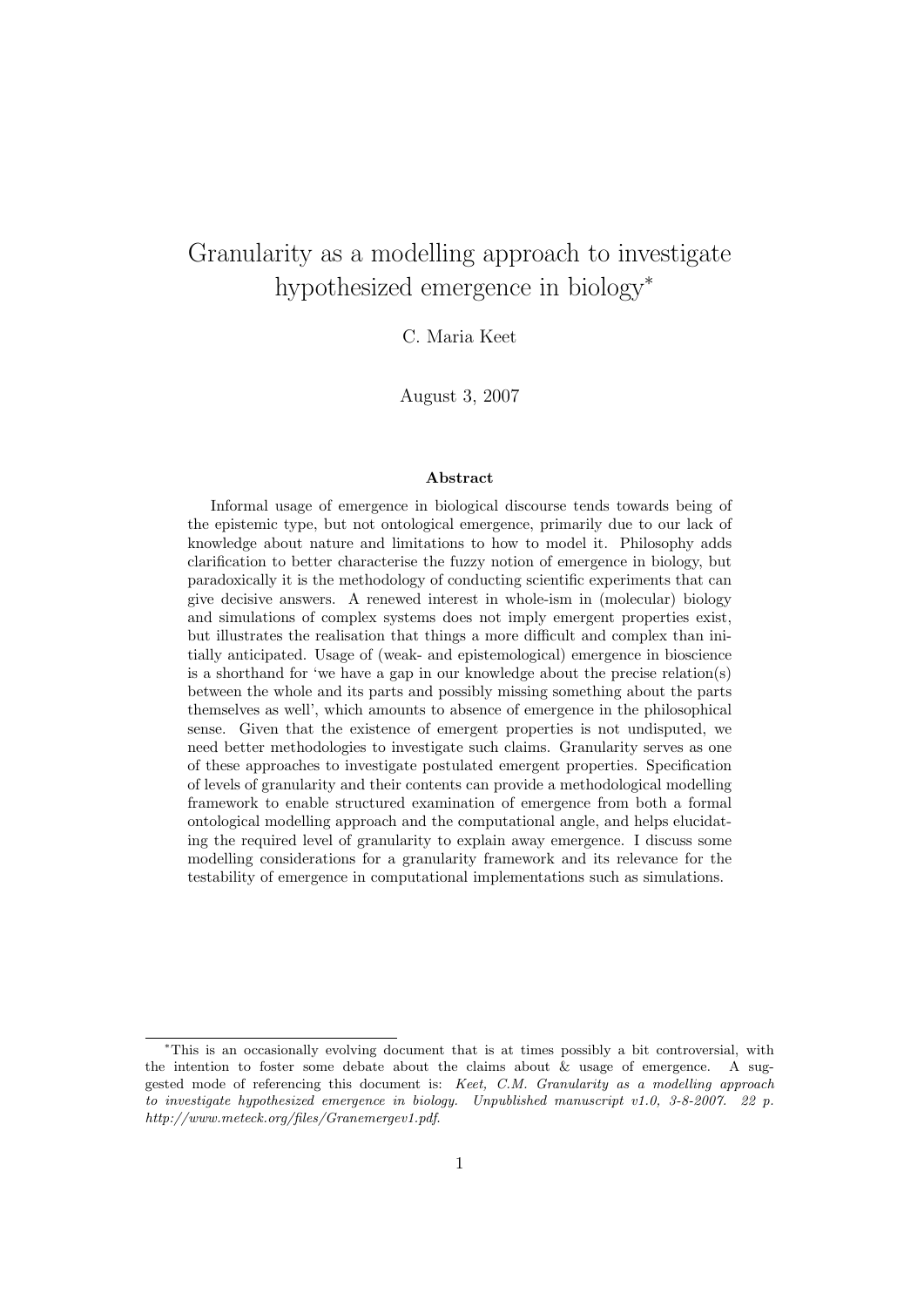# **Contents**

|          |     | Introduction                                                                        | $\bf{2}$       |
|----------|-----|-------------------------------------------------------------------------------------|----------------|
| $\bf{2}$ |     | Renewed claims of emergence in biology                                              | 3              |
| 3        |     | Emergence from a philosophical perspective                                          | $\overline{4}$ |
|          | 3.1 |                                                                                     | $\overline{5}$ |
|          | 3.2 |                                                                                     | 6              |
|          | 3.3 |                                                                                     | $\overline{7}$ |
|          | 3.4 |                                                                                     | 9              |
|          |     |                                                                                     | 10             |
|          | 3.5 |                                                                                     | 11             |
|          |     | Example 1: pseudoplasmodium formation by cellular slime moulds<br>3.5.1             | 11             |
|          |     | Example 2: horizontal gene transfer with metagenomics $\ldots$ .<br>3.5.2           | 12             |
| 4        |     | Emergence and levels of granularity                                                 | 14             |
|          | 4.1 |                                                                                     | 14             |
|          | 4.2 | The irreducibility argument $\dots \dots \dots \dots \dots \dots \dots \dots \dots$ | 15             |
|          | 4.3 | Non-predictability and non-derivability $\ldots \ldots \ldots \ldots \ldots \ldots$ | 16             |
|          | 4.4 | Characterisation of granular level from the viewpoint of emergence                  | 17             |
| 5        |     | <b>Concluding remarks</b>                                                           | 19             |

## 1 Introduction

To be able to assess the real relevance of emergence in (complex biological) systems, we need to untangle the knot of what an emergent property/behaviour is. A finer-grained, clearer, distinction between the various usages of the term emergence enables the right type of modelling methodology – if and where possible – that is required for developing computational support to investigate emergence within the larger setting of complex systems. I propose here that using granularity can become a useful methodology to make sense of, and disambiguate, the often-mentioned 'levels' of explanation and organisation. Although emergence is claimed in many disciplines, I limit the scope to the biosciences, though the generic approach with levels of granularity can be applied in other domains too.

Emergent properties and emergent behaviour have become buzzwords in biology, in genetics and cell biology in particular whereas ecologists claim this for some time earlier. Several sub-disciplines deal with, or face, emergence, such as systems biology, computational systems biology, and it is contained implicitly in the omics planes, which indicates non-reductionism, systems thinking, or 'whole-ism': the whole is somehow more than its parts. If true, this would mean that, depending on the type of granularity [19] and model, content of a higher level (of granularity) is not deducible and not predictable from its lower level components, and the self-organising characteristics of an entity are absent or not-detectable at the level of its parts. In the debates about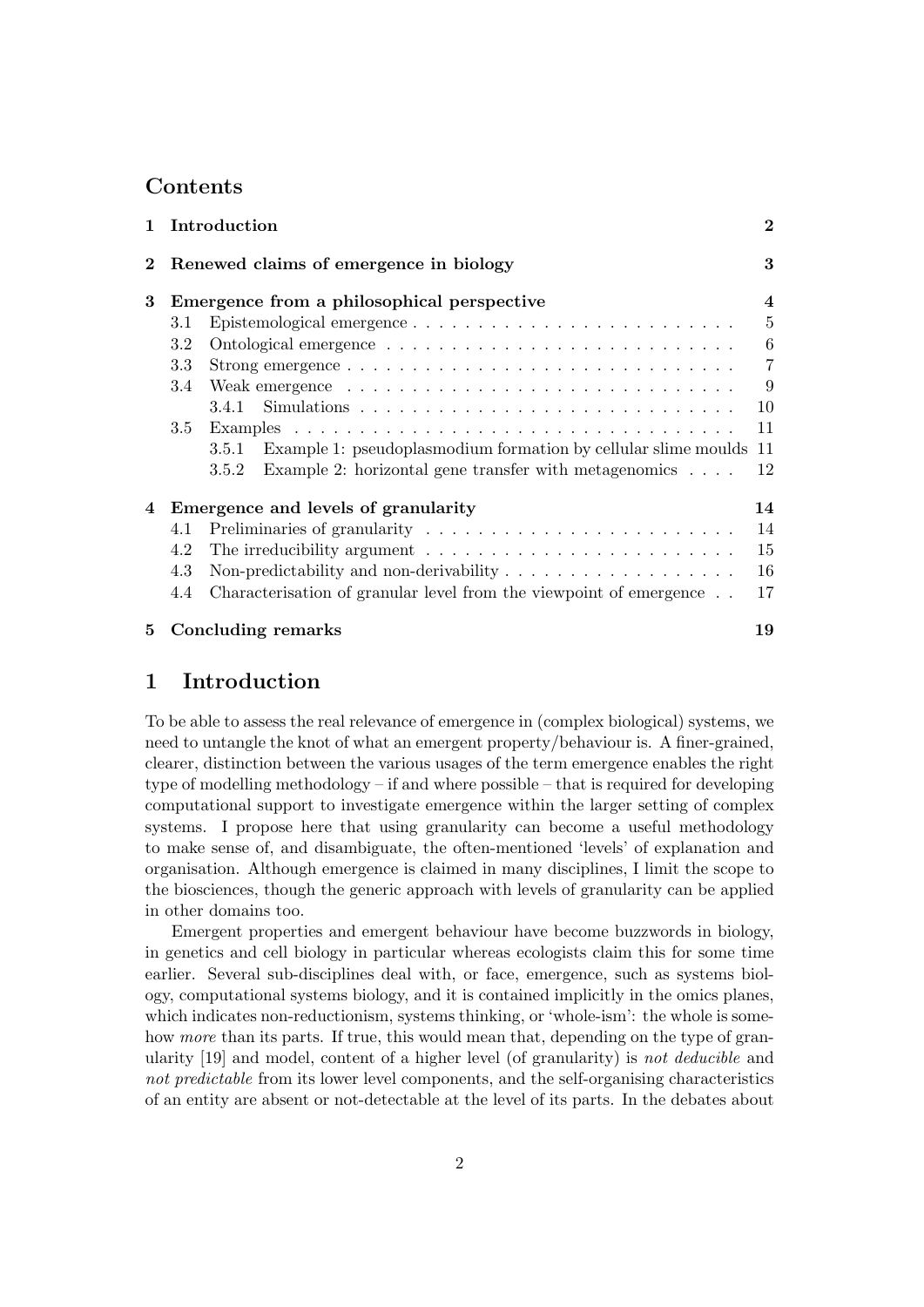emergence, the notion of higher and lower levels is severely underspecified, but as I will put forward here, it is granularity that helps addressing claimed emergent properties. From the point of view of investigating levels of granularity, such emergent properties may provide additional support that granularity is not just a cognitive device of humans to structure their knowledge about the world around us, but that nature is granular. Ontologically, this is different from "natural laws" [38] determining levels of granularity, because if one has laws then it makes the higher level of granularity predictable and deducible, not emergent.

Another motivation to look into emergence has to do with the prospects of computational implementations, where a formal model of granularity that is compatible with emergence acts as a logic layer to provide a data- and knowledge management structure to improve analysis of the subject domain. However, using logics to represent knowledge assumes that not only one can describe the subject domain, but by being captured in logic with computational support, suggests it can demonstrate that seemingly emergent properties can be derived, hence are predictable, and thereby not emergent. Conversely, if it is not possible to model the semantics formally and use it for inferencing, then, first, one may find a proof why it is not computable and, second, manual encoding of the extant knowledge may still be possible. If something is truly emergent, identification and understanding of granular levels, and consequently the software application of a complex system, becomes unstable. Conversely, if a higher-level property seems to be emergent and irreducible, but after modelling the extant knowledge and data manually a successful application of computational reasoning demonstrates derivation of the higher-level property after all, then emergence is refuted. Alternatively, during the manual encoding some 'gaps' in the knowledge might be identified that point toward options for specific wet-lab research to identify the problem better and/or find an answer to increase our understanding of reality.

To shed light on the (un)feasibility to model (so-called) emergent properties and its relation with, and effect on, granular levels, I address informal usage of emergence in biology first in §2, subsequently proceed to the philosophical and ontological analysis of emergence in  $\S3$ , which also contains examples ( $\S3.5$ ), and deal in  $\S4$  with the relevance of granular levels and how it is a useful methodological approach for modelling emergence in biology. I draw some conclusions in the last section.

# 2 Renewed claims of emergence in biology

The recent attention for emergence in genetics and cell biology can be traced back to two major developments. First, during the genomics era, with its height in mapping the human genome, many assumed that all answers for understanding nature could be found in the information encoded in the genes. We now know 'better': knowing the sequence of the genome does not predict (human) physiology and the phenome in general, like reading assembly code does not tell you how a piece of software behaves at runtime. Hence, there is 'more' than can be predicted from the gene sequence alone. This 'more' is gradually discovered, such as epigenetics (e.g. the methylation of DNA bases affecting transcription of the gene), signalling pathways involving nu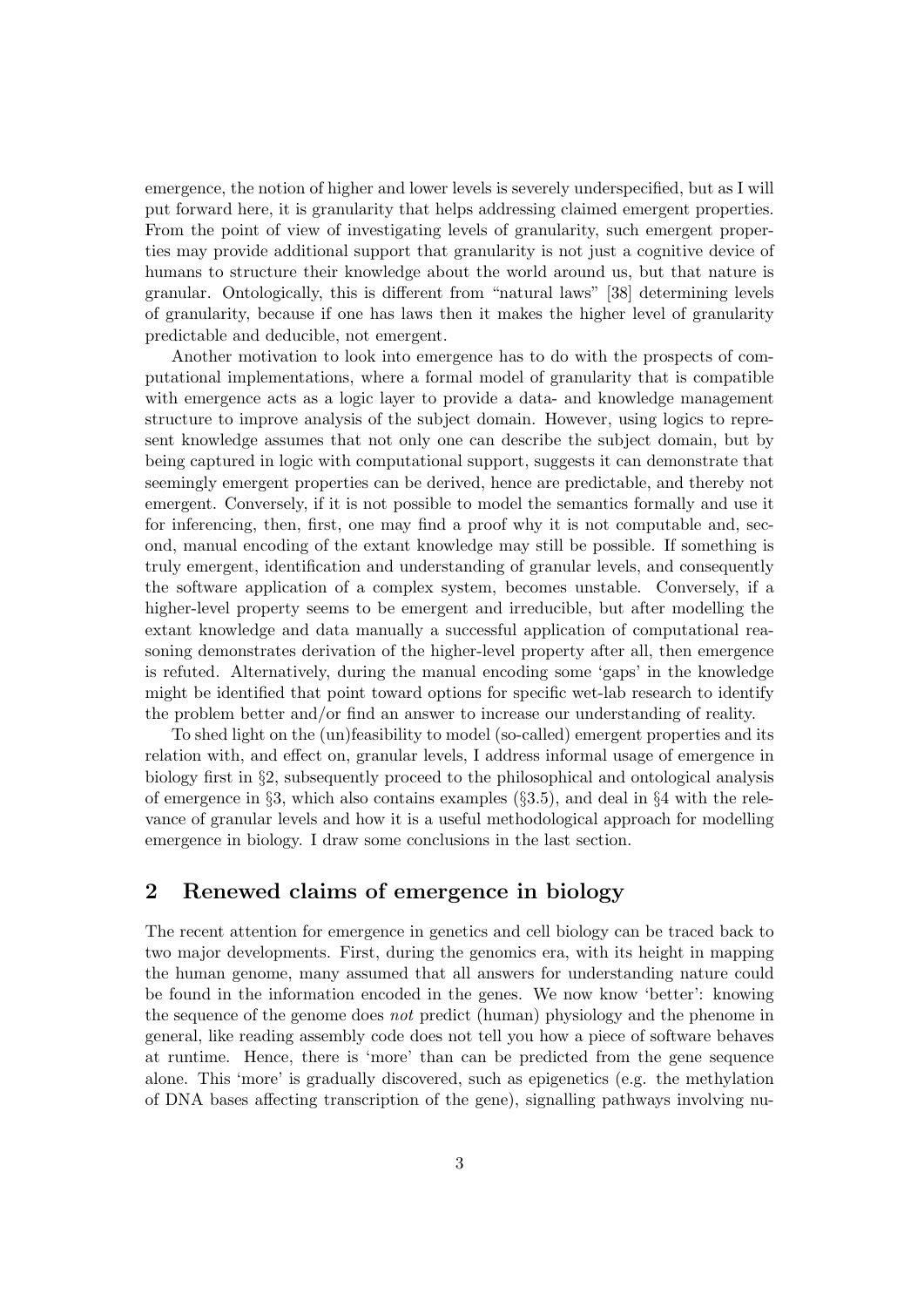clear hormone receptors, and environmental factors that influence gene regulation and translation. The reductionist belief that genes are everything and are deterministic is being superseded by the notion of 'higher level' molecular mechanisms of regulation, stochasticity, and self-organising characteristics that at the level of its parts are absent or not-detectable. Non-deterministic behaviour include e.g. protein folding, formation of lipid micells, and if an organism is just a bundle of molecules (see [35] [22] for other examples). Stochasticity and non-determinism bring afore the second development: simulations. Simulations require not the abstracted mechanisms depicted in biology textbooks, but comprehensive mathematical models to create an in silico representation. Modelling for simulation requires to include as much variables as possible, capturing in formulae the parameters in context and using e.g. hybrid automata [1] or pi calculus [29] to observe the resultant behaviour. In the subject domain of ecology and environmental modelling for simulation, the preferred approach is still to use differential equations that produce more or less acceptable approximations of the chosen aspects observed in nature (e.g. with STELLA modelling software). But that genes were not everything was claimed by cell physiologists long before, and that modelling biological processes satisfactorily appears to be a rather difficult task is not surprising either. Is this sufficient reason to claim irrefutable support for emergent properties and behaviour? What is 'emergence', and what is—or is not—emerging? What aspects are irreducible, and why? Does one refer to emergence and irreducibility due to our gaps in knowledge about nature, or is there an ontological emergence? The next paragraph aims to provide and discuss some of the answers that can be given to these questions.

### 3 Emergence from a philosophical perspective

Emergentism dates back about 150 years beginning with vitalism and irreducible properties [24] [12], resulting in a "stratification of kinds of substances, with different kinds belonging to different orders, or levels. Each level is characterised by certain fundamental, irreducible properties that emerge from lower-level properties", where the irreducible properties arising from a lower level are somehow 'novel' [24], but also that "emergence describes the passage between levels" [12]. With development of the sciences from the mid 19th century CE, god was gradually removed from the equation to make place for a reductionism where there is no god, no soul, and every phenomenon is reducible to physical-chemical laws with causal determinism [12]. However, this reductionism is not universally supported and investigation into and discussion about emergence continues in various streams. The main topics of discussion in the emergentism debates are (non-)emergence in nature (physics, biology), and then sociology and psychology, and (self-)consciousness and mind, which overlap with philosophy of science discourse on scientific disciplines. The latter, in short, is still concerned with if one is doing either physics or stamp collecting. At least to date, physics cannot explain everything and many attempts in philosophy of science and elsewhere have been made to fill this gap. Depending on how this gap is filled, one observes emergence almost everywhere, occasionally, leaves the door open, or not. Two major distinctions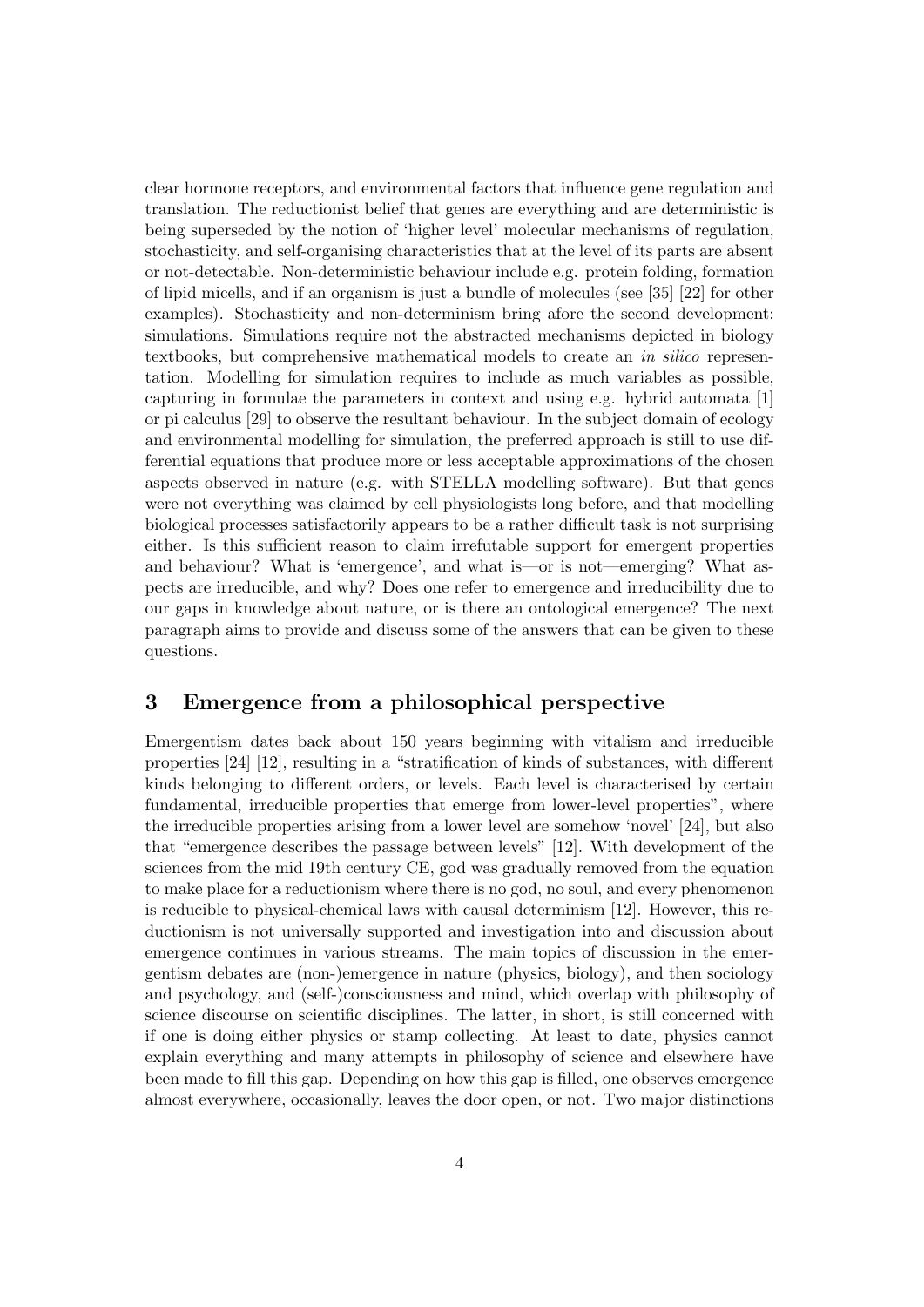between types of emergence are made: epistemological and ontological emergence, and strong and weak emergence; other variations of emergence can be categorised under these types. These are described and discussed first and then illustrated in examples 1 and 2.

#### 3.1 Epistemological emergence

Epistemological emergence involves the difficulties of describing and explaining complex systems by putting central the limited knowledge we have about such complex systems [24]: with more insight gained from scientific investigations, some emergent property can be explained eventually and thereby ceases to be emergent. Some 'acts of god' in the middle ages are currently scientifically explained [12], therefore what is now considered to be emergent, will be explained, predicted, derived in the (near) future and then is not an emergent property anymore. Variations on this theme follow either the bottom-up *non-predictability* argument that one cannot predict the higherlevel property based on its parts alone, or the top-down version of irreducible-patterns that the emergent property of a complex system cannot be fully described by a fundamental physical theory [24]. A restricting definition given by Teller is that "a property is emergent if and only if it is not explicitly definable in terms of the non-relational properties of any of the object's proper parts" (paraphrased in [24]). One can limit the amount of emergent properties by using token-token reductionism (see [8] for a discussion), which does allow inclusion of the entities *and all their interactions* (relational properties) for describing and explaining systemic features. But extending the explanatory power with token-token reductionism alone does not imply emergence does not exists (see §3.4 on weak emergence and Example 1 in §3.6).

Cunningham [7] divides epistemological emergence into two different categories: emergence as multiple realizability and emergence as interactive complexity. With the former, the "higher-level properties of the whole entity have no theoretically significant relations to the lower-level properties of its components" (emphasis added), whereas the latter has to do with a highly configurational and holistic property p such that " $p$ 's proprietary entity is so interactively complex that it is difficult (or perhaps impossible) to track p's relations to the lower-level... components" (emphasis added) [7]. This begs the question what insignificant relations are, because for explaining non-emergence they may be essential, and that something is difficult does not mean one should readily label that property as emergent. Notwithstanding, from a practical viewpoint with the recognition that our knowledge about nature is very limited, it may be of use to at least temporarily categorise an as of yet non-deducible and non-predictable property as emergent—pending further research.

Thus, any claim about an epistemologically emergent property ought to be prefixed with a qualified phrase like "given the current state of our knowledge..." or "in the limited model about this piece of reality...". This, however, indicates distinct characteristics of epistemological emergence. The former puts the blame on humans who lack knowledge and have only limited methodologies to investigate nature and suggests a gap that needs to be filled, but does not negate existence of emergent properties in nature. The latter implicitly says that it is neither nature that exhibits emergent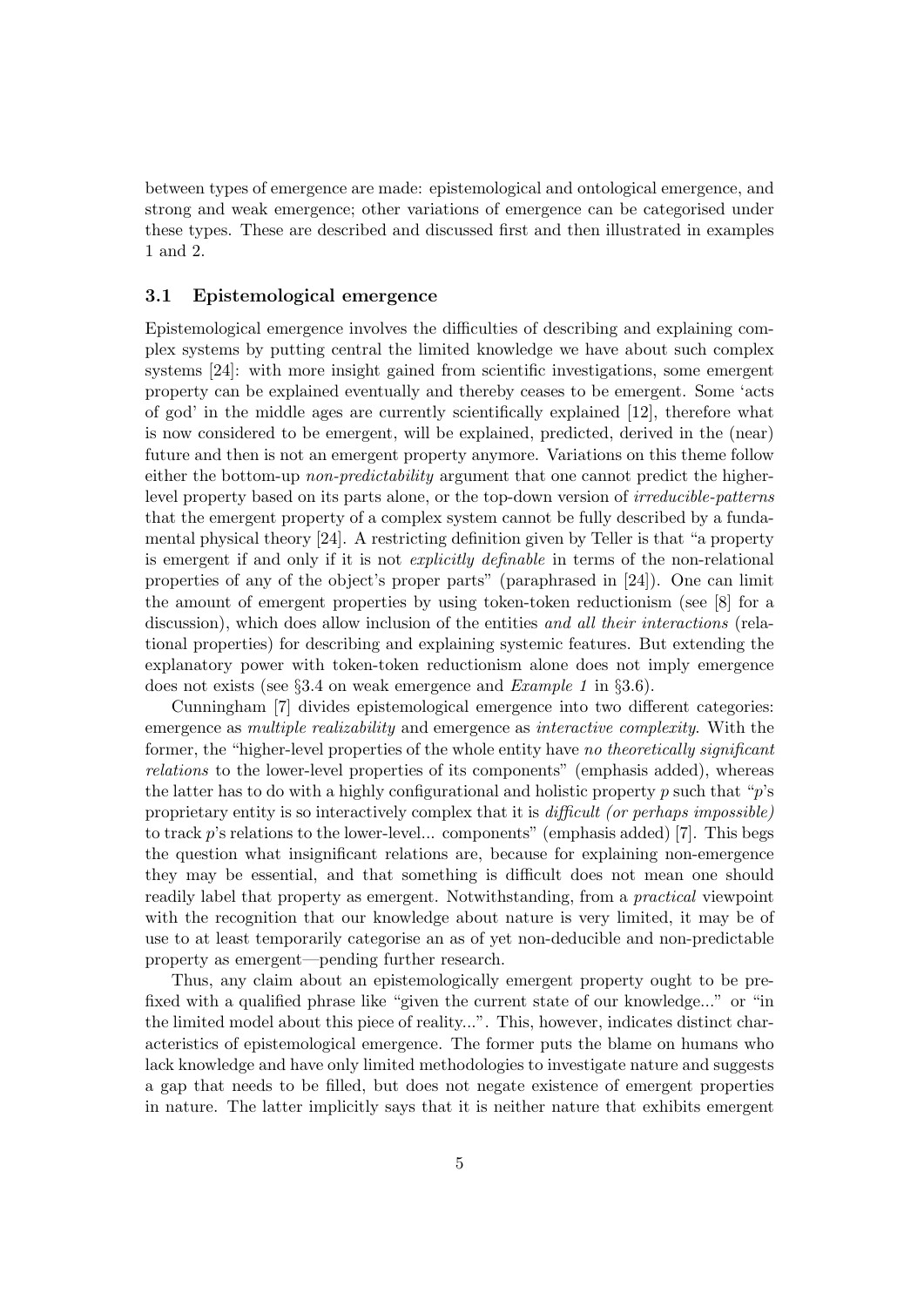properties nor that humans have limited capabilities for understanding nature, but that observation of emergent properties are due to the limitations of our models; this is analysed in some detail by Edmonds [11] and Cariani [4]. This limitation can surface during development of simulation software in particular, examined in §3.5.

#### 3.2 Ontological emergence

With ontological emergence, the emergent properties are fundamental at the level it manifests itself and those emergent properties are irreducible even if we have perfect complete information about the entity/system under consideration—ignoring the point how we can be sure to have complete information. The whole is not simply the aggregate or sum of its parts, but "[e]ach new layer is a consequence of the appearance of an interacting range of 'novel qualities'." [24] and "entails the failure of part-whole reductionism, as well as the failure of mereological supervenience" [33]. Cunningham specifies it at the level of entities instead, where an "ontologically-emergent property is an ontologically basic property of a complex entity" and, in addition, these properties of complex entities are non-physical mythical vital properties, are internal, and are not micro-determined [7]. Unfortunately, Cunningham does not provide examples of this type of ontologically emergent properties. Mythical, vital, non-physical characteristics of such proposed ontological emergent property does not rhyme with bioscience and nature. Three other versions of ontological emergence are summarised.

First, supervenience emergentism states that there are layered levels with downward causation where a higher-level property emerges *on* the contents of a lower level [24] [17] and this "newness... entails new primitive causal powers" [24] . O'Connor and Wong [24] assert that this kind of emergent property "is 'non-structural', in that the occurrence of the property is not in any sense constituted by the occurrence of more fundamental properties and relations of the object's parts", whereas Johansson [17] narrows this down to emergent wholes that have a "base, on which they are always dependent for their existence and with which they thus always have to exist simultaneously.". Being 'not constituted' and being 'dependent' are not contradictory, but the negative formulation of the former indicates greater independence of the higher-level emergent property than tying the existence of the higher level to the existence of the lower level objects. Put differently, the latter is more reductionist (less holist) than the former. Separate from this, is that causality itself is subject to much debate even without considering emergence.

Second, emergence as fusion [24], where

Paul Humphreys... favors a metaphysical relation he terms "fusion": "[Emergent properties] result from an essential interaction [i.e. fusion] between their constituent properties, an interaction that is nomologically necessary for the existence of the emergent property." Fused entities lose certain of their causal powers and cease to exist as separate entities, and the emergents generated by fusion are characterized by novel causal powers.

Thus, the property does not supervene on its parts, but the parts somehow physically combine in a particular way such that the combination has novel causal powers.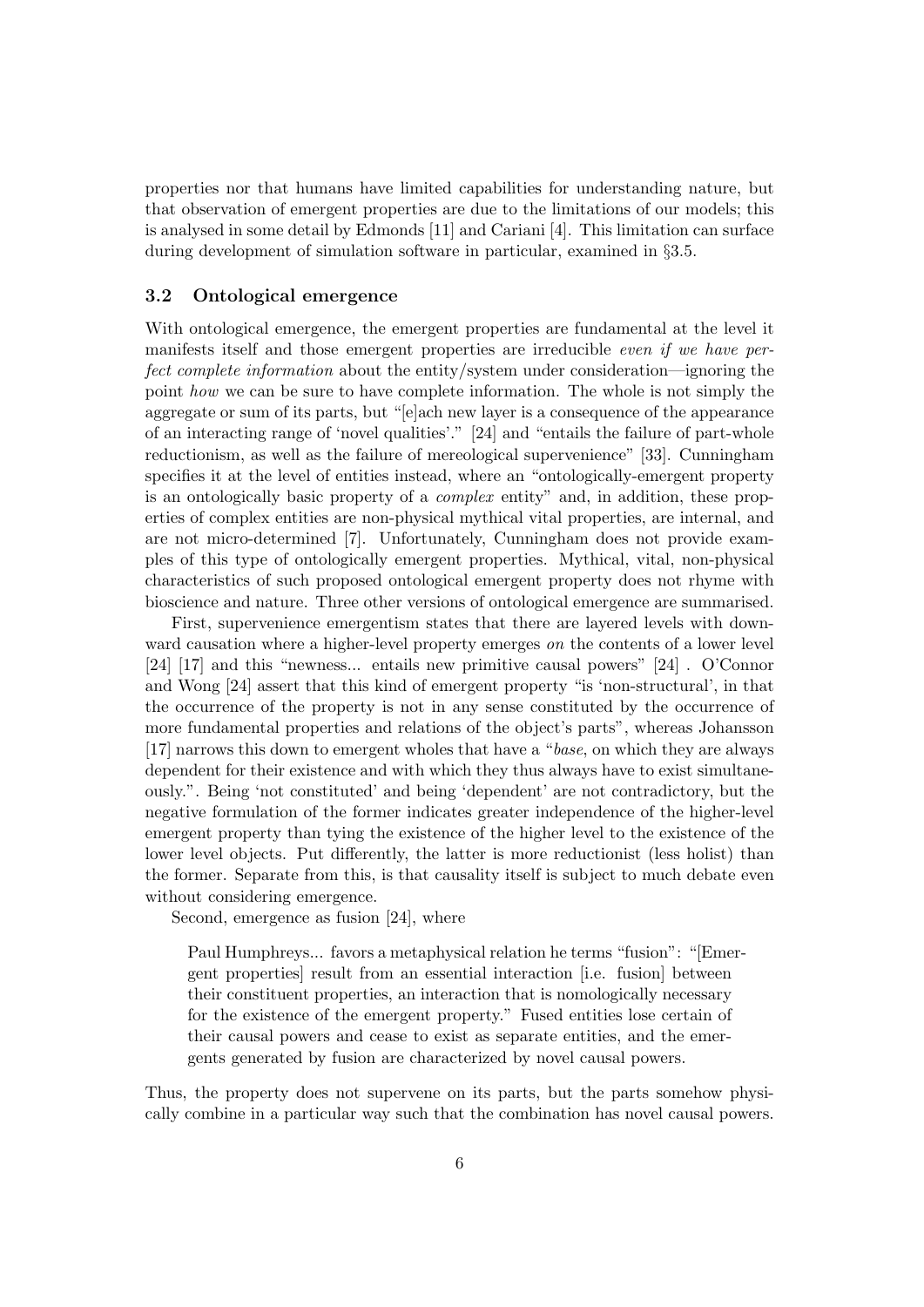Curiously, in the formal representation, as given in [24], the parts' properties cease to exist and together make place for the emergent property of the fused entity, yet those parts remain their separate identities. This means that the property that each part loses must be a non-sortal property of each object involved in the fusion; else each part cannot remain its identity. Alternatively, the parts continue to exist at the finer-grained level but they are not identifiable at the coarser-grained level where the fused entity resides. If possible at all, then fusion will be difficult to detect for we must know the necessary and sufficient properties of the parts for identification, the properties they are supposed to lose, the necessary and sufficient properties of the entity resulting from the fusion, and detect which one of them is the emerging property of the entity.

Third, constraints-based ontological emergence. For Korn [21], hierarchies are central, where the constraints from a higher level constrain the lower level. A toplevel without constraints 'from above' has some freedom for emergence to occur, so too has an intermediate level through reassociation of hierarchical constraints "to give new relationships between the constrainees" at their level in the hierarchy. Cariani [4] adds an interesting distinction, which clarifies Korn's reassociation of hierarchical constraints: combinatoric emergence, which corresponds to Korn's reassociation where no new elements are added but there is a novel resultant, and creative emergence, where some new (kind of) element arises. More precisely, creative emergence arises after augmenting the lower level with a new element, a "new primitive" [4], such that at the higher level a "new set of primitives" emerges, hence it "adopts the epistemic perspective of a limited, but expandable observer." [4]. Thus, Cariani's creative emergence is epistemological emergence and his combinatoric emergence is of the type ontological emergence.

#### 3.3 Strong emergence

Explanations of the meaning of both strong and weak emergence do not specifically refer to being either typed as epistemical or ontological emergence. According to Delehanty [8], strong emergence refers to non-reductive materialism and irreducibility of biological systems, where the different levels are ontologically distinct. Along these lines, strong emergence is at least an ontological emergence, but as formulated does not exclude epistemological emergence. Chalmers' [5] interpretation of strong emergence is "when truths concerning [the high-level] phenomenon are not *deducible* even in principle from truths in the lower-level domain". Chalmers restricts that to supervenience emergentism where the emergent phenomenon is systematically determined by the lower level facts (but not deducible), hence also ontological emergence. An interesting addition to the (non)deducibility claim is the distinction between being not deducible from lower level facts and/or laws [5], with which we can make a finer-grained distinction between simulations. For example, with the Game of Life, the inputs are i) the rules (laws) of birth and death and ii) the initial state (facts); during the game one can observe the self-organising higher-level facts, but not derive a higher-level law from it. In the other direction, when one does not know the initial or homeostatic state, a simulation allows the user to tweak with the values of one or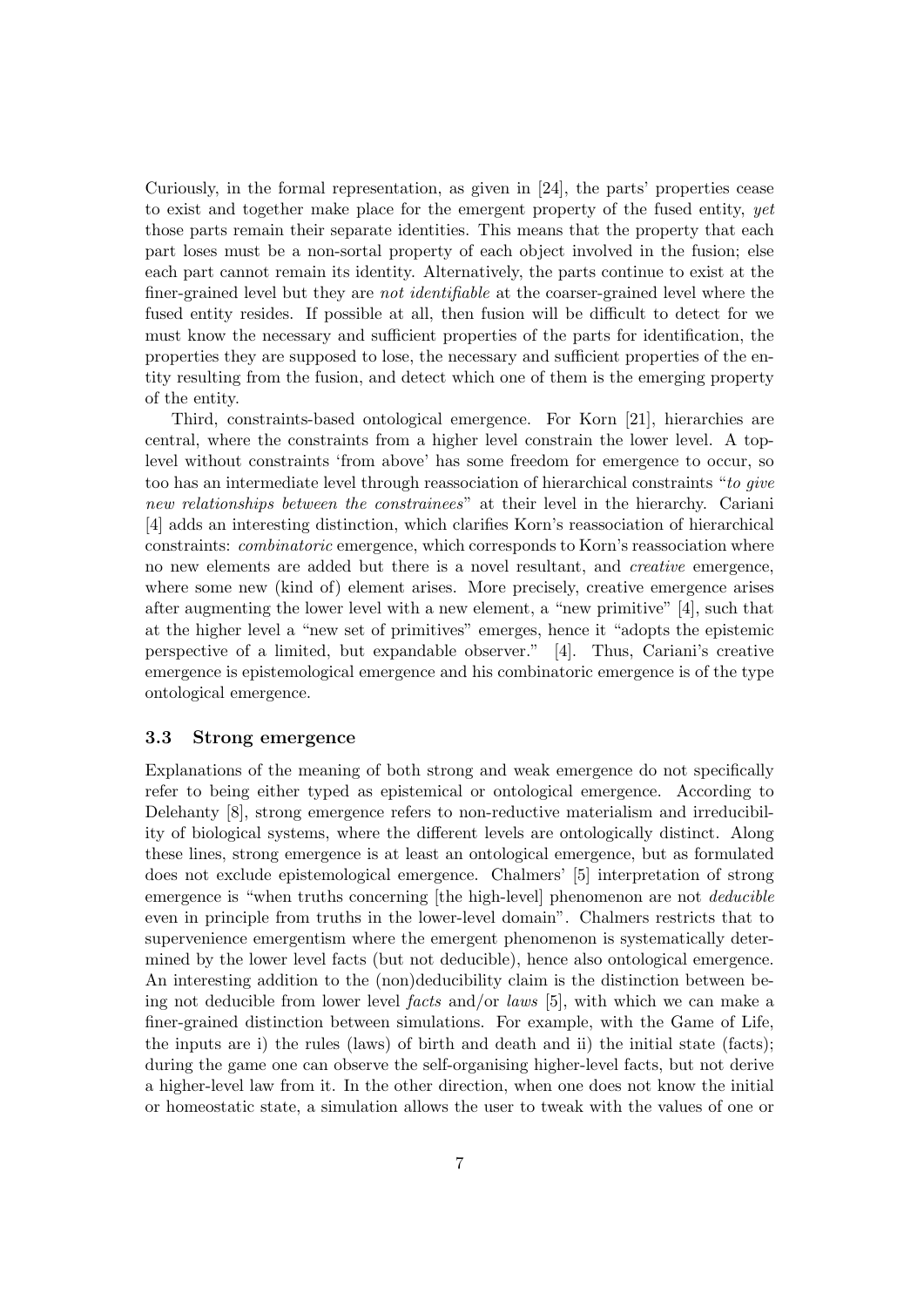more parameters to try to get the behaviour observed at the higher level, hence trying to establish a relation between facts at different levels (i.e. between the behaviour of the whole and one or more components that partially contribute to the higher level behaviour). This, nevertheless, is an easier task than trying to derive laws governing population dynamics from the laws at the level of individual organisms.

It is important to note that investigating these kind of phenomena faces a plethora of epistemological issues, but in this case of strong emergence you are not supposed to find the (causal) relation! Any claim of existence of strongly emergent properties in nature can always be rebutted by non-emergentists that the emergentist has not looked well enough. (Such claims and counter-claims are not uncommon between reductionist and holists; see e.g. Edmonds [10] for a pragmatic approach.) From the perspective of philosophy of science, strong emergence is most interesting for philosophical inquiry, but if one wants to actually claim existence of strongly emergent properties in nature, one cannot avoid epistemological emergence. Even if there is a software program that simulates that what is also observed in nature, this does not imply that that higherlevel phenomenon is systematically determined by only those lower level parameters encoded in the software. First, because we cannot know if our observation of the phenomenon in nature is complete, i.e. we simulate what we observe, which does not mean that exactly *that* happens in reality: at best, it is with the current state of methods of observation the best approximation of the truth (see e.g. [28] [16]). Second, if we know the parameters and their values, this does not mean we know all possible combinations of parameters and states that lead to the alleged strongly emergent phenomenon. No matter how one turns around the strong emergence (at least with respect to emergence in biology), one cannot escape epistemological emergence except for the case where one has no desire to investigate a strongly emergent property seriously<sup>1</sup>. From this follows that statements about existence of strongly emergent properties, hence also about ontological emergence, are not testable to prove or refute its existence. Asking the biologist to set aside scientific inquiry to take a leap of faith and believe in strong emergence is doomed to failure; she may get tired trying to find an answer or find it too complicated to investigate with the current tools and methodologies and (temporarily) give up, but this does not mean support in favour of the position for strong emergence in nature.

<sup>&</sup>lt;sup>1</sup>This does not mean that I think the research into emergence of consciousness is not done seriously, but that claims of existence of strong emergence of the property of consciousness (e.g. by Chalmers) is premature as, for one, it is debatable if we indeed have systematically fully determined the lower level facts. If we did, we should be able to build an artificial conscious system from the knowledge we have about the lower level facts and/or laws, or know why we cannot. If we do not know sufficient, then this means we do not have full knowledge of the lower level system, hence we cannot rightly claim to have a case of strong ontological emergence but one of epistemological emergence at best. Debating about which one it is can go on until we can establish, prove, which one is right, and until then there is no strong emergence there.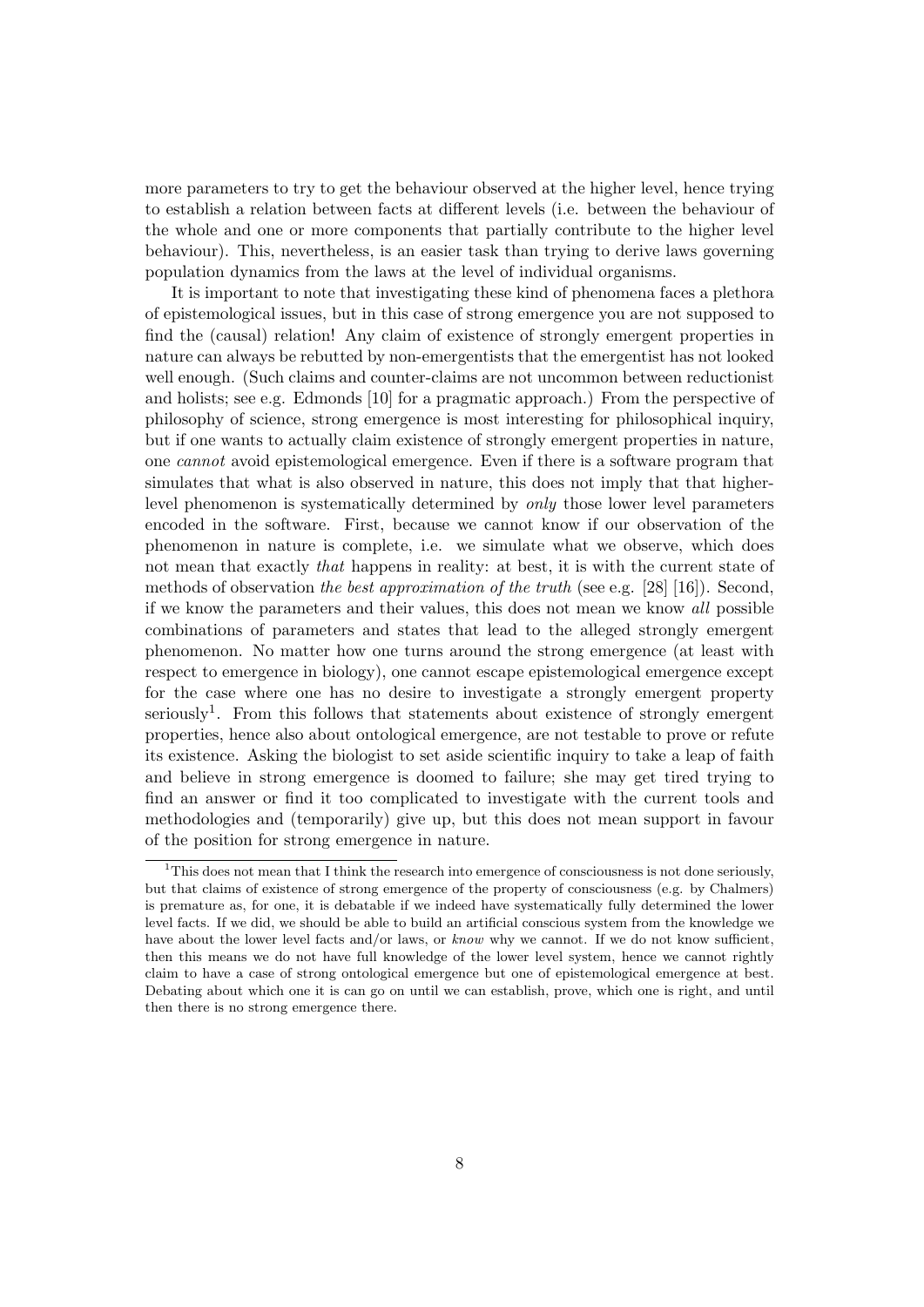#### 3.4 Weak emergence

As discussed in the previous section, strong emergence in biology is problematic, even scientifically irrelevant according to Bedau  $[2]^2$ , but people seem to like the idea of emergence and use it regularly in scientific communications. If emergence exists in the realms of biology, then it surely belongs to epistemological emergence, but epistemological emergence does not cover all assertions about that type of emergent properties. In particular, by focusing on the fundamental lack of knowledge only, it overlooks the aspect if a property is irreducible to its lower level components or if the problem is the other way around where one knows the lower level components but cannot predict the higher level property. Weak emergence fills this gap within the reductionist framework. Informally, weak emergence says that the parts in isolation do not possess the properties observed a the level of the whole [8] [36], and includes token-token reductionism [8] that takes into account the relations between the lower level parts. Claiming in favour of emergence on the basis that it can exist only if we provide an incomplete description of the complex system at the lower level has within this claim its very negation of existence: if one knowingly describes only part of the system then indeed it is no surprise it will not be capable of predicting the higher level property. This does not support that 'therefore' a higher-level property is emergent, but at most it is emergent by one's own making, even being cognizant of that, and most likely even know what is missing in the lower level that, if included, lets the weakly emergent property be explained away. A different and less informal definition of weak emergence by Bedau [2] is:

Macrostate P of S with microdynamic D is weakly emergent iff P can be derived from D and S's external conditions but only by simulation.

where system  $S$  is composed of micro-level parts and  $S$  has several macro- and microlevel states, the microdynamic "governs the time evolution of  $S$ 's microstates", and P can be a property, a phenomenon, or a pattern of behaviour. Put differently, the emergent property is both predictable and derivable such that "weak emergence involves underivability except by simulation" (emphasis added). Bedau's argument is that simulation is crucial, because it is undoable in practice to do the calculations and derivations manually: "this sort of knowledge [of nondeterministic systems] is beyond us, except "in principle;" so, weak emergent macrostates of such systems are predictable only "in principle"." [2]. Hence, "in principle we can derive the system's behaviour... on this key issue weak emergence parts company with at least the letter of those traditional conceptions of emergence... [but] does share much of the spirit of those traditional views that emphasize unpredictability" [2]. But is this weak emergentism still emergence? For if we can derive the higher level property, hence possess sufficient knowledge about the system, there is neither the non-predictability nor the irreducibility of the epistemological emergence. Where does one draw the line to decide what is 'practically undoable' to become weakly emergent? A scientist may

<sup>&</sup>lt;sup>2</sup>Note though, that a *hypothesis* for strongly emergent property x can be very useful for directing scientific investigation to unravel the 'mystery' and healthily refute the claim; it is the belief in the existence of strongly emergent properties that has no place in science.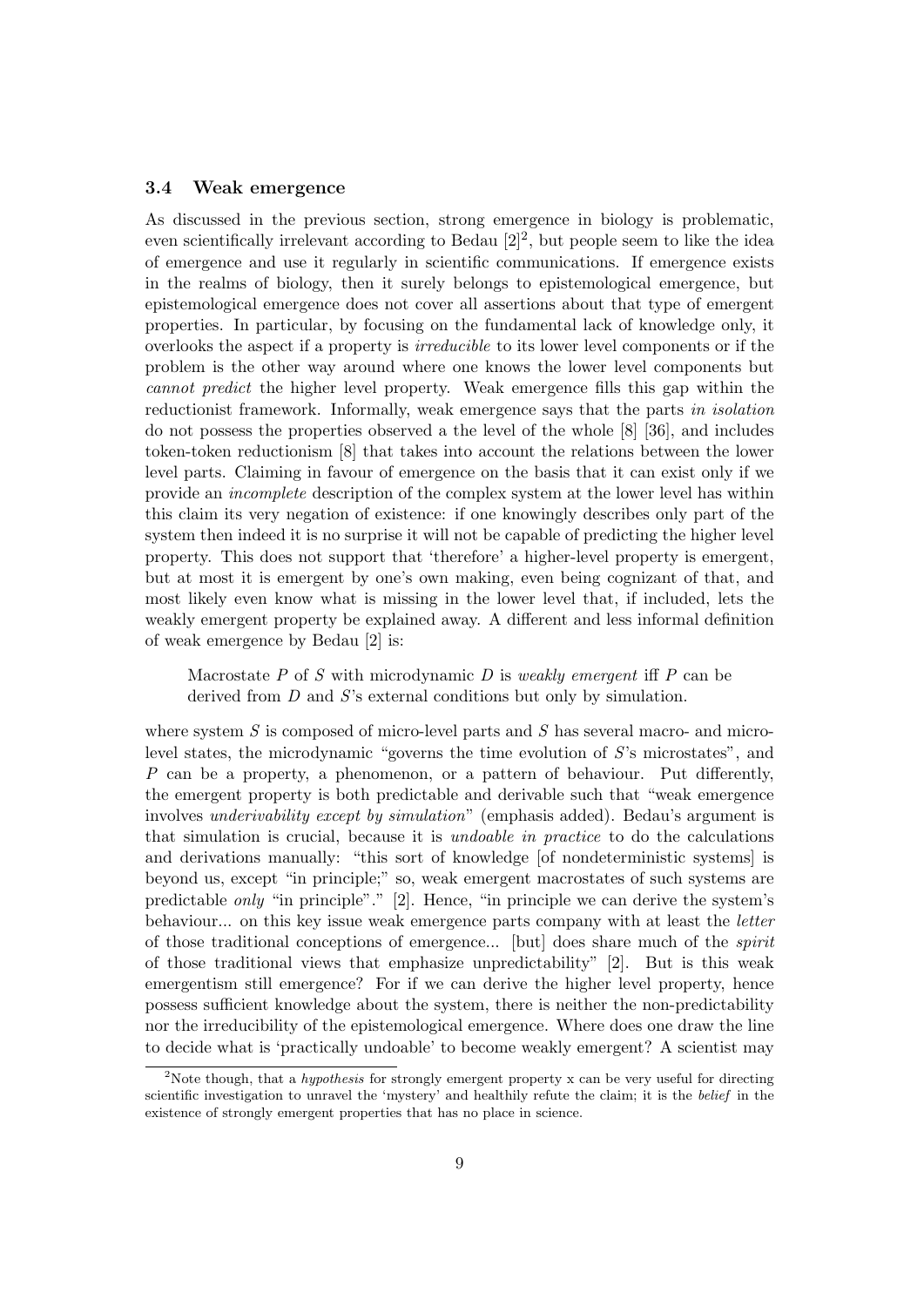lose sight of the higher level property x when being bogged down by a large amount of lower-level objects and states, but then this x may for one person be weakly emergent and for another utterly mundane, thereby making the decision for emergence to be the individual observer's point of view or amount of knowledge about x, rather than independent of the human observer.

#### 3.4.1 Simulations

One avenue to salvage the notion of weak emergence is being more precise about simulations as one of the methodologies to investigate claims about emergence, for which there are two options.

First, to take the approach of Cariani [4], who uses an operational definition of emergence: emergence relative to a model, only novel at a level of description (also advocated by [11] [33]) and that "the detection of an emergent event is a joint property of both observer and [measurement-taking] system". When something unexpected, the emergent property/behaviour, pops up during the simulation, one can either 1) change the algorithm, or 2) add more parameters, or 3) make more precise (finer-grained) measurements to resolve the issue. To make the mathematical model manageable, it is practically useful to abstract away smaller details (like modelling population behaviour with organisms but not their constituent molecules), although "Simulation often requires integration of multiple hierarchies of models that are orders of magnitude different in terms of scale and qualitative properties" [20]. In this sense, observation of an unexpected, weakly emergent property amounts to 'we had it too coarse-grained or even wrong the first time round, lets see what happens when we tweak the system a bit'.

The second avenue is of a theoretical nature: not everything can be simulated. In contrast with the first option for simulations, this focuses on the research  $\&$  software development efforts to create a software application. We may well know how something works, but that does not mean programmers also can develop the corresponding application. Even when we assume perfect programmers' skills, there are some problems for which the computer cannot compute an answer. Here, it is important to make distinctions between complexity theory, computability theory, and intractability: complexity theory studies the cost (resources) to solve a given problem, computability theory deals with if a problem can be solved at all, and intractability looks at things that are solvable in theory but with current computer resources and technology cannot be solved. For instance, the problem of sorting gene sequence inversions is known to be NP-hard, while the complexity of sorting genetic mutations caused by transpositions is still unknown, i.e. at present no computer program can solve this other than to develop algorithms that approximate reality [13]. Does this impossibility of perfectly simulating evolution mean evolution is magically (weakly or otherwise) emergent? No. That one cannot simulate everything on the computer does not make it emergent for that reason alone. When a software-simulation-by-approximation-algorithm returns unexpected test results, the likely culprit of the so-called weakly emergent property is already given, but our and the computer's limitations are not sufficient grounds to prove existence of emergence in nature.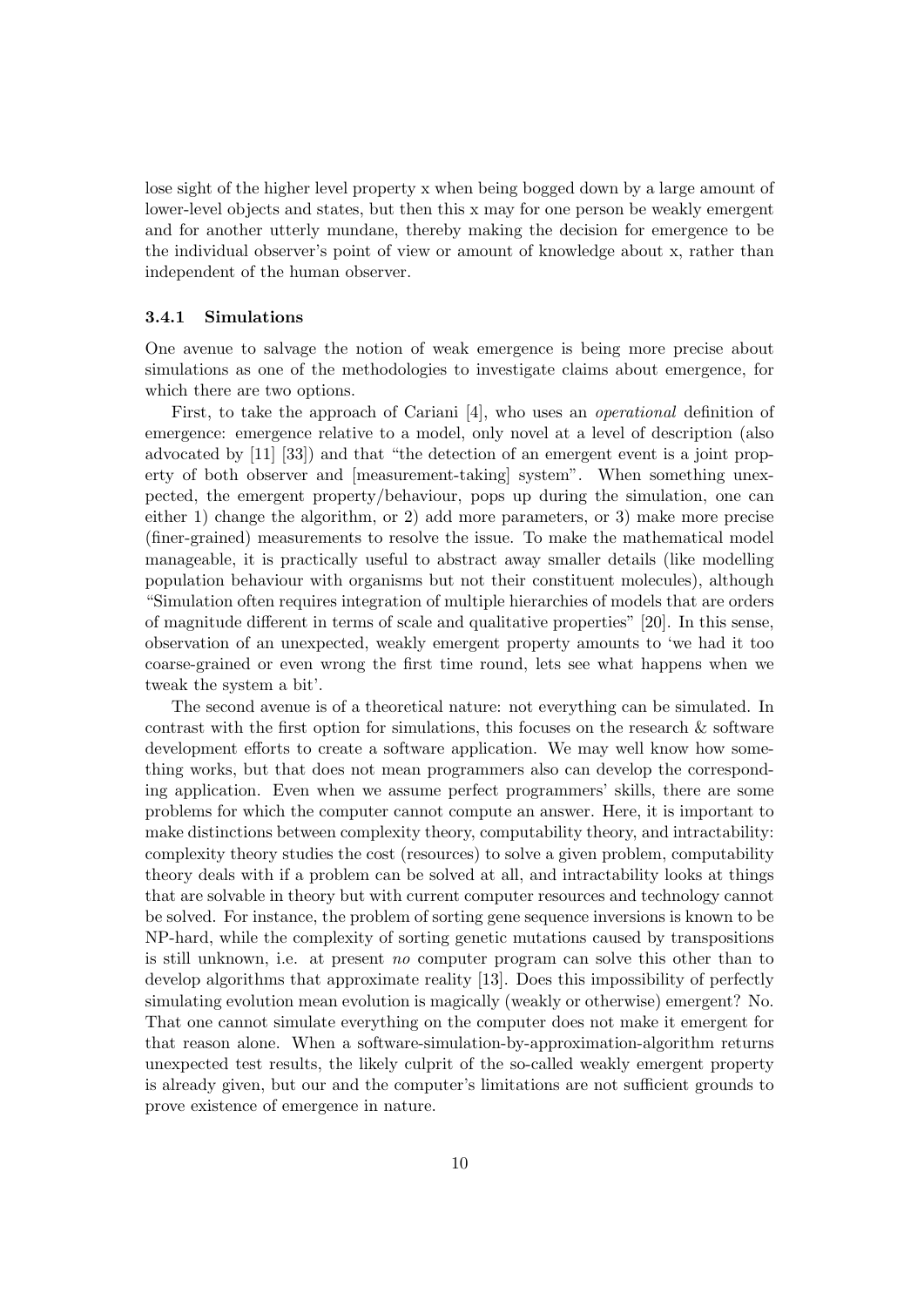Nevertheless, one may fancy using the terms weak- or epistemological emergence as a shorthand to refer to the situation of 'we have a gap in our knowledge about the precise relation(s) between the whole and its parts and possibly missing something about the parts themselves as well', but such reference to 'emergence' seems to cause more confusion than that it solves.

#### 3.5 Examples

The next two examples, pseudoplasmodium formation by cellular slime moulds and horizontal gene transfer with metagenomics, illustrate and discuss several of the philosophical aspects of (non-)emergence in biology, and introduces informally its connection to levels of biological granularity.

#### 3.5.1 Example 1: pseudoplasmodium formation by cellular slime moulds

One can apply token-token reductionism and "mechanism extension" [8] to incorporate more information in the lower level—a context extension by changing the boundary of the system—such that the higher level becomes explainable within the reductionist framework and refute a proposed emergent property. The context in the lower level that provides the causal explanation observed at the higher level then includes previously excluded parts that, in the light of reductionist explanation, have to be included in the lower level after all. An example Delehanty [8] provides is the extended mechanism of molecular causation of pseudoplasmodium formation by the cellular slime mould ('social amoeba') Dictyostelium discoideum, one of the model organisms: the aggregate formation of the individual cells of type  $D$ . discoideum should not be explained at the Cell-level where it is as of yet unexplainable but is fully explainable at the "most basic level" [8] of Molecule, i.e. the evolutionary ancient Second Messenger System with cAMP. This ignores the point why neither physics nor Cell-level biology can explain the behaviour. For why do we have to 'skip' at least two levels of granularity – at least the Cell-level and the  $Organelle$ -level – to explain the formation of supra-cellular structures and cellular behaviour. Delehanty ignores them in her explanation, but they are not irrelevant – that pseudoplasmodium formation is reductionistically explainable is true, but that 'only molecules matter' is incorrect. In casu, for organelles are not unrelated in the overall mechanism: with the changes in gene expression involved in pseudoplasmodium formation, such as the  $pkac$  gene, this also means that ribosomes (organelles) are involved for protein synthesis of the corresponding protein kinase PKA; a function of PKA is to regulate cell type specialization after up-regulation of genes related to cAMP synthesis. All this is induced by the YakA protein kinase that is responsible for the cell cycle during growth of the cell. [34]. Talking about genes is taking into account *functional units*—not molecules—and ribosomes are not just two clumps of rRNA, they constitute a unit where both parts are necessary for translation of the mRNA into a protein.

Why are molecules the lowest level and not the atoms and below of physics? Even if we would accept this molecule-approach, does one example justify its exten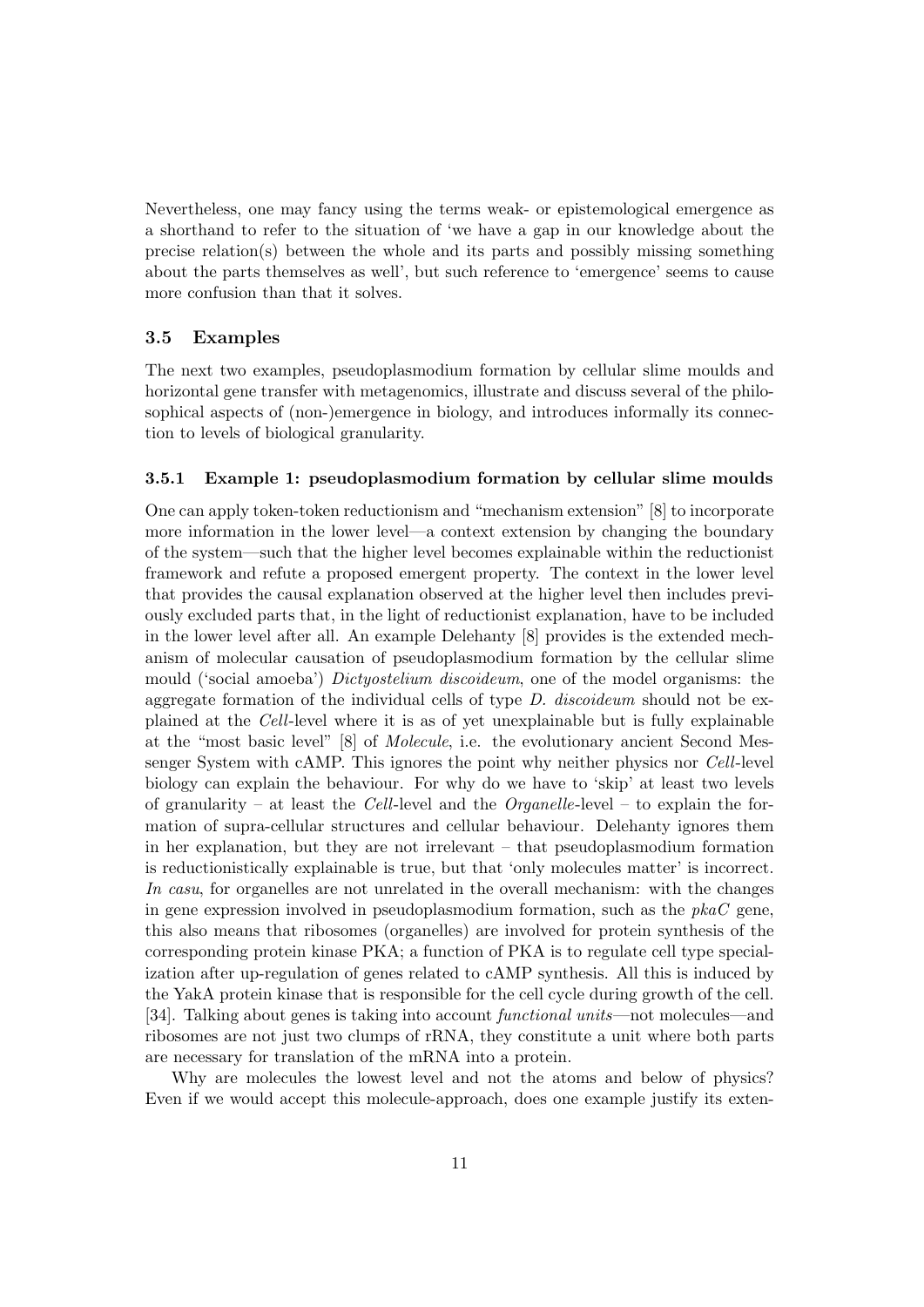sion to the still hoped-for molecular explanation of supra-cellular structures of cocci where sphere-shaped bacteria get together in groupings of two, four, eight, a string or grape-like bunches of cells? And does a molecule-based explanation suffice for the extracellular matrix that keeps tissue cells together in shape, distinct from the cocci that have to make do without the matrix? The basic Molecule-level to explain all higher-level phenomena then takes the place as most fundamental science of nature that physics enjoyed before; biochemistry-or-stamp-collecting. That Delehanty ignores physics leaves open the question if there may be emergence going from the sub-atomic and atom levels to (macro-)molecules, hence is not convincing against emergence in general, but shows that weak emergence is an unsustainable position. Her approach is useful for the idea of mechanism extension and more clearly using the distinction between strong and weak emergentism, but does not negate ontological and epistemic emergence. If Emmeche [12] is right in his optimism that science will discover the unknown to eliminate an emergent property to a deducible, predictable, reducible property, then epistemic emergence is unsustainable, and therefore strong emergence too. This leaves an unusable ontological emergence, which can be neither proven nor refuted, as discussed in the previous sections.

#### 3.5.2 Example 2: horizontal gene transfer with metagenomics

More recent than systems biology that has brought back the attention of emergence among biologists, is metagenomics, also called 'high-throughput molecular ecology', community genomics, ecogenomics, environmental genomics, or population genomics [9]. It combines molecular biology with ecosystems, which is at present limited for technological constraints to the study of the interactions within microbial communities in situ, such as marine microbiology [9] [32], soil microbiology, and biotechnology [23]. It reveals community and population-specific metabolisms, i.e., the interdependent biological behaviour of the organisms in nature that is affected by its micro-climate, hence requiring ecological knowledge to resolve the gaps in understanding of the natural world<sup>3</sup>. Simplified, it tries to answer questions like "what lives in my soil sample?" and "what is the genetic composition and diversity of the microbial community?". At the microscopic scale, it traverses a Chromosome-level, DNA fragment-level that contains mobile DNA fragments for horizontal gene transfer (HGT) between bacteria of the same and different type (see [25] for an overview), bacteria in turn are entities located in the Cell-level and Organism-level, depending on criteria used for level specification. These levels indicate involvement of molecules and coordination of molecular processes, such as gene regulation and metabolic pathways, but do not imply that molecules and their behaviour alone can explain everything. Both prevalence and preference for mechanisms of HGT between prokaryotes in situ are topics for which the biologists hope to gain insight and answers through metagenomics. Mech-

<sup>&</sup>lt;sup>3</sup>Note that micro-climate and micro-environment are ill-defined; it is used to contrast with climate at the customary grander scale, like sea climate, global warming and so forth. A micro-environment can be your lungs where invading bacteria of one type acquire antibiotic resistance from resident bacteria that survived prior treatment, or the rhizosphere with bacteria living close to the roots of plants (between 0 and 3 mm) where there are relatively more nutrients than farther away in the soil.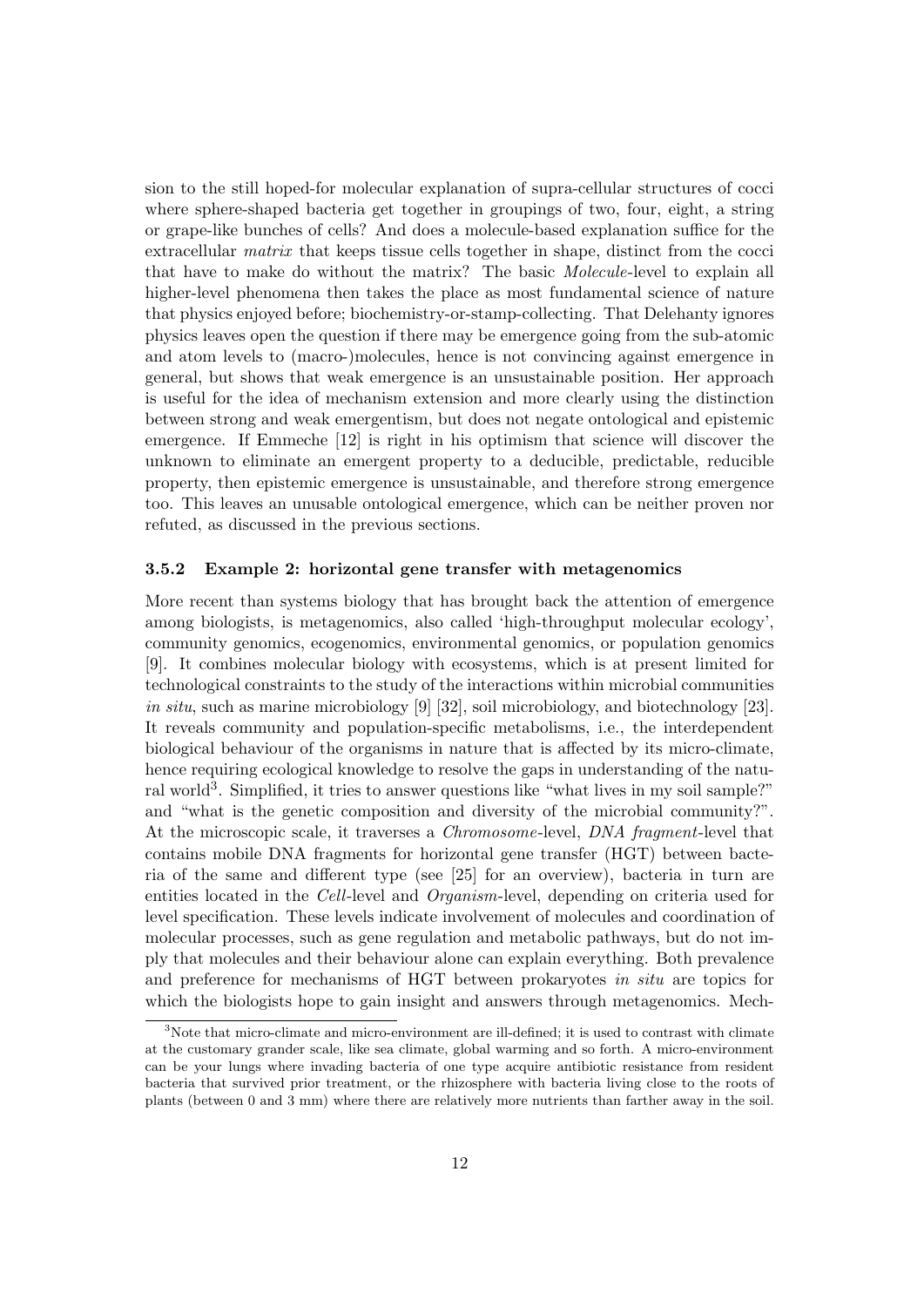anisms are known in some detail, such as conjugation, bacteriophages or plasmids as 'transmitters' of a gene or group of genes between bacteria, but they do not provide understanding of the composition and management of the bacterial gene pool, nor about factors that stimulate or inhibit HGT influenced by local environmental conditions. Furthermore, scientists have observed that HGT of operational genes are much more often transferred compared to informational genes, which led to the "complexity hypothesis" for HGT. It postulates that the former is easier because operational genes involve often only one or a few genes, whereas informational genes are part of a large network of interacting genes and proteins and is therefore less likely to transfer and be successfully incorporated in the new host [15]. For instance, the translational machinery of the bacterium *Escherichia coli* involves at least 100 gene products, but there are only two genes involved with the thioxin - thioxin reductase complex [15]. The gene product of a complex gene network has to make more interactions to survive in the new host, hence the probability of success decreases correspondingly.

To what extent the capacity for HGT is encoded in prokaryotic DNA is underspecified at present, but even if it is fully encoded and eventually the precise processes known, having a capacity for HGT is insufficient as it is only by virtue of the bacterial community and its surrounding environment that HGT occurs. Thus, HGT seems to be irreducible to molecules alone because it requires interaction at the Cell-level and has Cell-level effects. For instance, a bacterium has a sex factor F<sup>−</sup> or F+, where an F<sup>+</sup> bacterium has sex pili on its cell surface and an F<sup>−</sup> bacterium has compatible receptors. The genes for pili development are on a plasmid in the  $F^+$  bacterium. Pilus and receptor 'mate' whereby genes from the  $F^+$  bacterium are transferred through the pilus into the  $F^-$  bacterium, which thereby becomes an  $F^+$  bacterium.

Conversely, the genes and molecules do not seem to direct transfers at the level of the community in the sense of being predictable and deducible from (initial) states of the system. Is there a full causal explanation at the DNA or Molecule-level for 'emergence' of multi-antibiotic resistant bacteria like the MRSA? Does HGT supervene on the participating organisms and/or their DNA, or is the occurrence of HGT not constituted by the occurrence of more fundamental properties and relations of the objects parts? What fused and what should then be designated as the new primitive causal power of HGT? The supervenience argument requires the parts HGT is dependent on and, because it acts out at a community level, it would make HGT a property of the bacterial community, but there is no unique base on which it emerges because there are entities of several levels required to provide a basis on which it is dependent. There are occurrences of fundamental properties such as the plasmid and pili that do not cease to exist upon 'fusion'. Emergentists might claim HGT is an example of epistemological emergence—pending further research—and a biologist might talk about it as a weakly emergent property that at present can be explained only partially within the reductionist framework, but this does not match philosophical requirements for qualifying as an emergent property as the scope and interactions of the properties involved are insufficiently defined.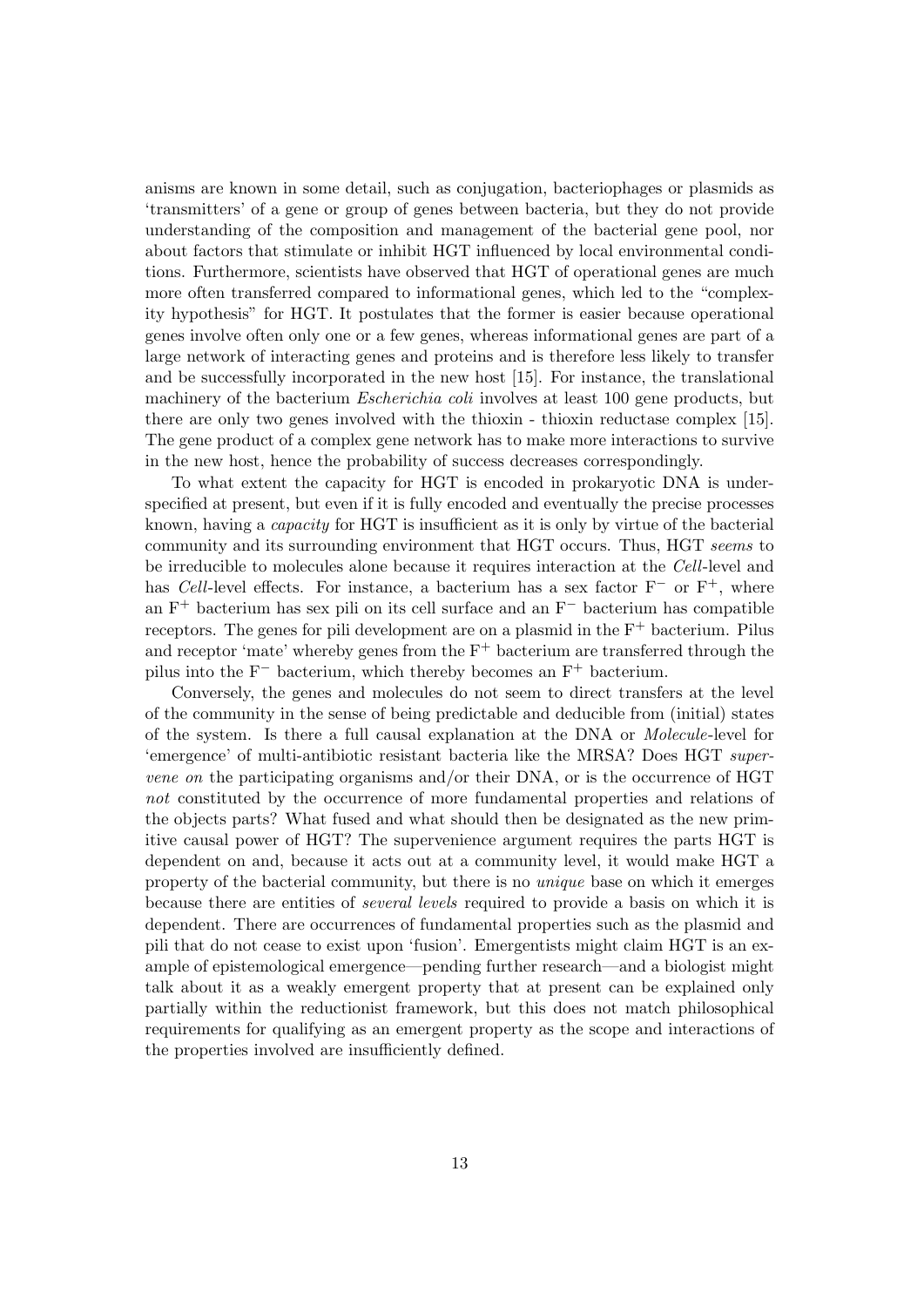# 4 Emergence and levels of granularity

If one assumes emergent properties exist or uses it as a working hypothesis, then what effect, if any, does it have on identification of levels of granularity and on the granular perspective? And if so, which type of granularity? Emergentism itself does not deal with granularity and levels of granularity explicitly, but does use the un(der)specified notion of 'level' in general. With this usage, emergence essentially says that there are at least two levels (as opposed to Salthe's three [31]): a level of focus and a level 'below' to which it is irreducible, or in the other direction one has the focal level and the emerging property at a higher level that is unpredictable or not derivable. After some preliminaries about granularity, I will address the impact of the irreducibility argument first, then the non-predictability & non-derivability. §4.4 discusses the modelling considerations how and where emergence influences a domain-independent characterisation of a granular level and how it is a useful methodological approach to investigate claims of emergence.

#### 4.1 Preliminaries of granularity

Granularity involves modelling something according to certain criteria, the granular perspective, where a lower level within a perspective contains knowledge (i.e. entities, concepts, relations, constraints) or data (measurements, laboratory experiments etc.) that is more detailed than the adjacent higher level. Conversely, a higher level simplifies or makes indistinguishable finer-grained details. A granular level contains one or more entities and/or instances.

Differences between types of granularity are based on: i) arbitrary scale, such as those of the Système International d'Unités, versus non-scale-dependent granularity, which involves partitioning one entity (/instance) according to one or more criteria versus applying granularity to multiple entities (/instances) and simple arithmetic aggregation versus more complex folding operations; ii) how levels and its contents in a perspective relate to each other; and iii) the (mathematical) representation (e.g. set theory, mereology). [19]. With relation to emergence, non-scale-dependent types of granularity are of interest; scales are not unimportant, see e.g. Wimsatt's list of considerations [36], but a scale does not generate emergence. Observe the difference where it might be that  $at$  a certain level of granularity of the measurement scale something seems to emerge, but there is an important difference if, for instance, one takes units of Year versus observing processes one Second at a time (like offspring does not magically emerge), the rounding off for grouping measurements with rough set theory or fuzzy logic (e.g. [27]), and the precision of a measurement device. This is distinct from a non-scale-dependent granularity with a structural perspective and its levels (1), the (preliminary) genomic information units perspective (2), or granularity in modes of transmission of infectious diseases (3), where the connective "≺" denotes proper-part-of between the levels of granularity.

 $Atom \prec Molecular Part \prec Molecular \prec Oracle = 0$  anelle  $Part \prec Oraanelle$  (1)

 $Gene \prec GeneComplex \prec OrganismalGenome \prec PopulationGenome (2)$ 

 $Sexually$   $A Person-to-Person Transmission < DiricContact$  (3)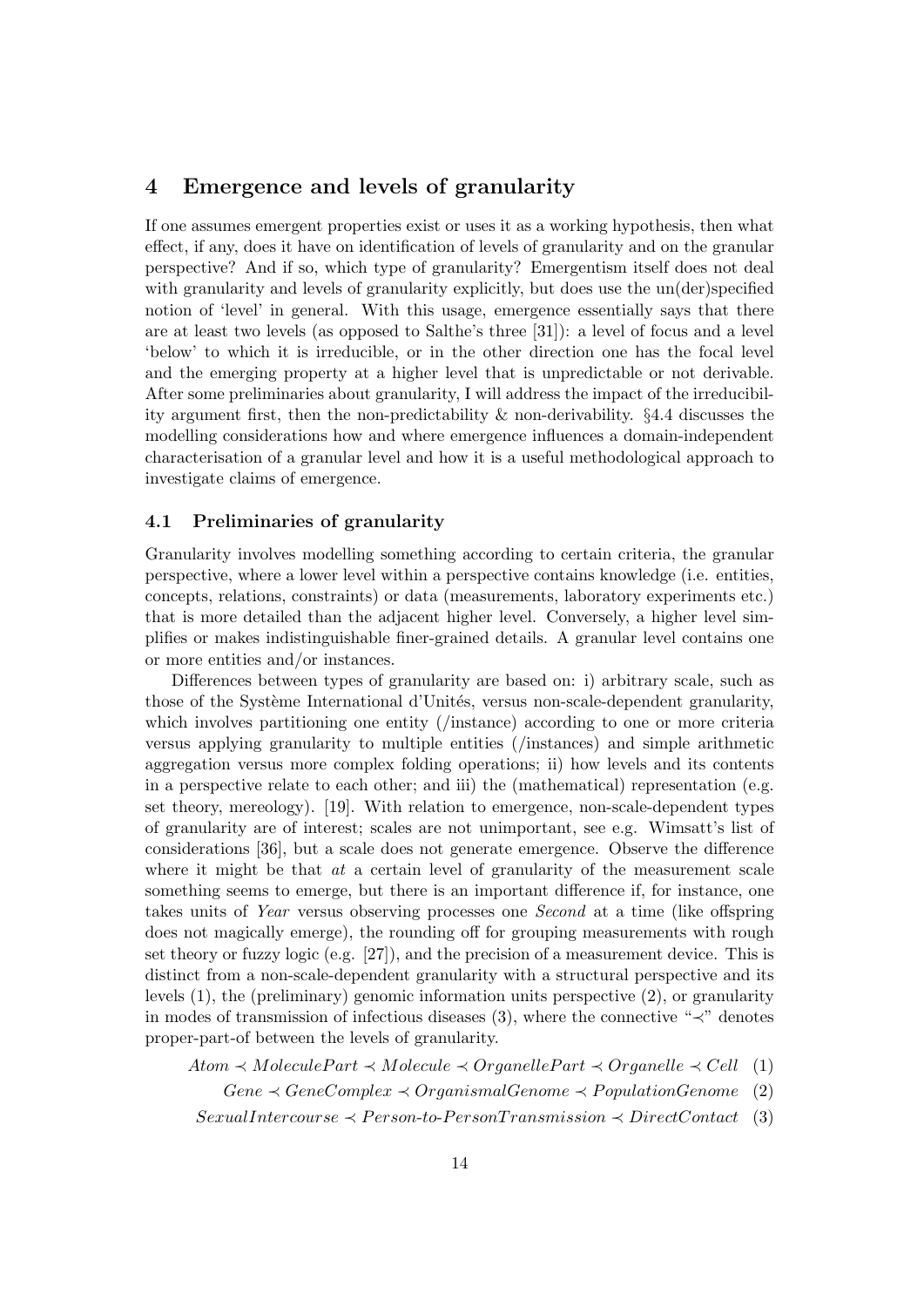Keet [19] has constructed a taxonomy of types of granularity and contains a basic formalisation of domain, perspective, level, their relation, and how contents of levels can relate to each other within that level. Relations between entities residing in granular levels in one perspective can be (at least) either of the type is-a, or part-of, or involved-in for processes and part of processes, or contained-in for spatial containment. In order to construct a domain-independent theory of granularity for developing a sound methodology for investigating emergence, we need to know if, and if so where, hypothesized emergent properties affect the domain-independent definitions of and constraints on the components of granularity—such as the minimum amount of levels in a perspective and type(s) of relation(s) between levels or their respective entities residing in the levels.

#### 4.2 The irreducibility argument

Irreducibility at best complicates identification of, and assigning content to, a granular level because not all component endurants and perdurants are known with epistemic emergence; hence, the lower level is *underspecified* or *incomplete* by definition. As such, one may be inclined to state that there are not at least two levels, but one: there is no 'proper' lower level of granularity because the content in the higher level is not fully devisable into component parts. However, the only way to prove there is no such lower level is to assume there is one, try to describe it, fill it with data and/or knowledge and test its explanatory power with respect to the hypothesized irreducible emergent property. Thus, the focal granular level with the assumed emergent property exists by virtue of the lower level that supposedly has insufficient explanatory power.

Combining weak and epistemological emergence with the modelling considerations of granular perspective and token-token reductionism & mechanism extension, the following observations can be made. With a granular perspective, we do not intend to capture the complete entity but only those properties of interest within the perspective. When we model human anatomy (e.g. [30] [6]), cell physiology or gene products as in the Gene Ontology [http://www.geneontology.org], we separate the structural entities from their involvement in processes and the functions they are capable of performing, like a short chain of amino acids is structurally a peptide and functionally a hormone (e.g. insulin). With such non-scale-dependent levels of granularity, it is no surprise when a lower level cannot fully explain a higher-level property because it is within a granular perspective only partially defined. To be able to test a hypothetical emergent property, contents of levels of different perspectives have to be combined by availing of the whole database, knowledge base or through ontology integration. Although the latter is not an easy task, testable it is.

The irreducibility argument is particularly interesting for non-scale-dependent biological granularity, as opposed to scale-dependent types of granularity, and fits with epistemic emergence and mechanism extension, where more research results allows a more comprehensive theory to be added to the lower level in the human-constructed model to fully explain, hence refute, the higher-level emergent property.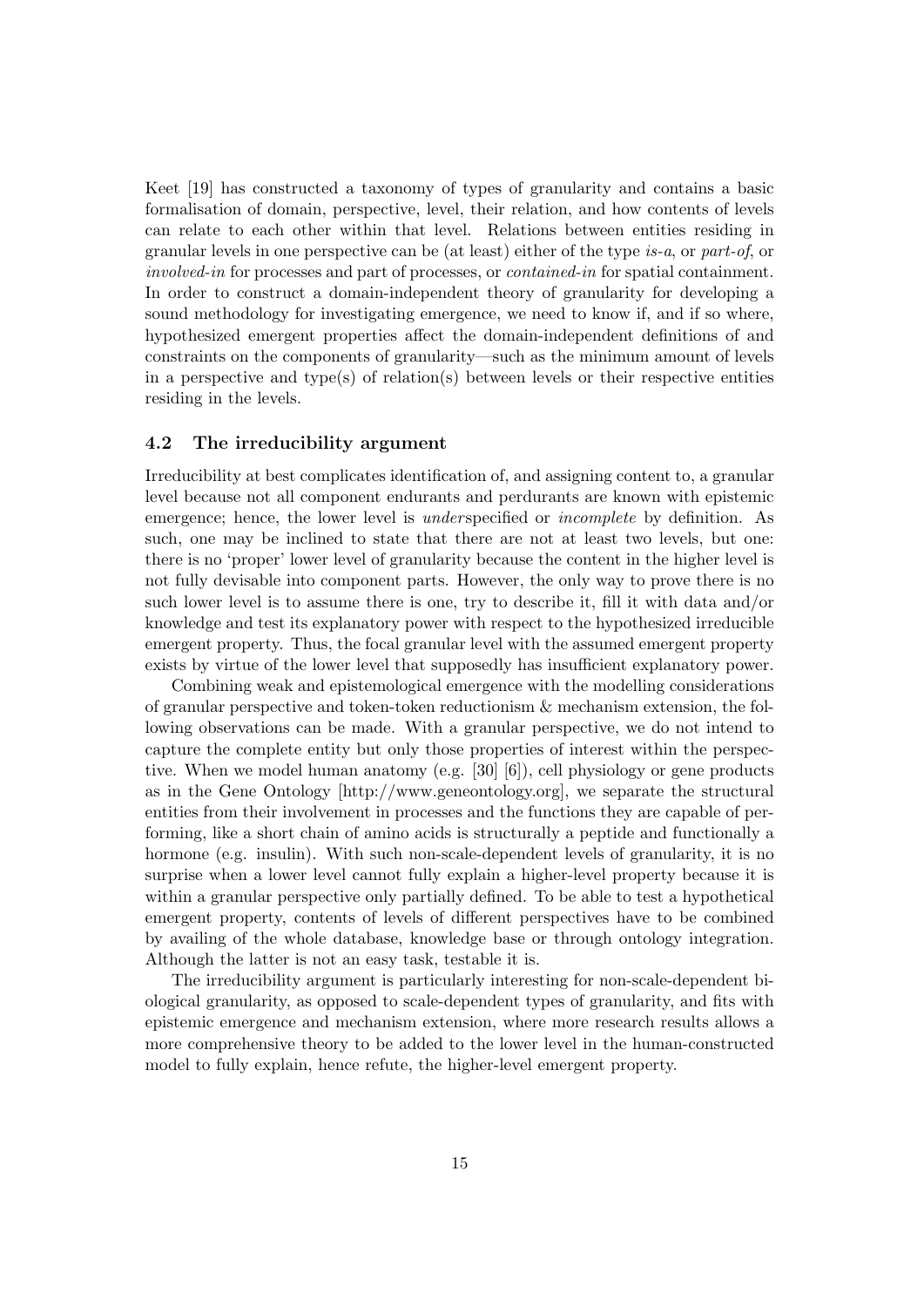#### 4.3 Non-predictability and non-derivability

In the other direction, a lower level of granularity can be fully specified but either the higher level or the relation between the two granular levels cannot be identified. Concerning the former that assumes a fully specified lower level, then the emergent property would be an ontologically truly novel property. Korn's [21] thesis of rearranging constraints at the higher level suggests an 'insufficient' specification of either the lower level or the higher level. This also implicitly claims a minimum of two levels of granularity. Accepting Korn's emergence at the top-most level that is free from constraints from above, amounts to accepting that domain granularity cannot be properly characterised at the top-most level, and possibly neither at an intermediate level where emergence occurs though rearrangement of constraints. The second case, where the relation between levels cannot be fully specified, faces a similar problem, as one cannot predict that what emerges at a higher level, hence one cannot pre-encode the relation between the entities in the two levels—but note it requires two levels. Are we left to encode 'the future' where a novel property emerges? No, by virtue of being novel, this cannot be done. Once when there is a novel property, we can reposition the problem as one of irreducibility, encode the extant knowledge manually and take the same approach of investigation as described above to confirm or eliminate the emergence. Thus, even when one is an emergentist, granular levels can be defined, hence emergence tested.

Non-predictability and non-derivability do not emphasise properties as an important aspect of the essence of a granular level, but, for instance, Korn's constrains can be modelled as properties and Johansson's [17] and O'Connor and Wong's [24] supervenience emergence allows straightforward specification of the finer-grained level and loading of entities in that granular level. Moreover, granularity provides a methodology to add structure to the knowledge by disambiguating what supposedly supervenes on which lower-level entities. When one has a formalised granularity framework, then (non-)derivability can be relatively easy determined with extant automated reasoners (e.g. RACER or FaCT for Description Logics and OWL files). Even if it is not derivable, declaring the conjectured relation helps further in understanding the system, where inconsistencies and unsatisfiability indicate a modelling error or a wrong assumption of the knowledge that is represented. This, of course, has the issue that not everything can be expressed in logic and can have an additional complication that the modeller may not be proficient enough to express the knowledge in the formal representation language. The latter is quite common in bio-ontologies development where biologists try to construct (in)formal ontologies and adding constructors for modelling granularity may exacerbate this challenge. Nevertheless, in both cases we are well on the topic of user & model limitations, certainly not non-derivability due to emergence in nature. The same argument holds for modelling for simulations to examine (non-)predictability. Hence, the non-predictability and non-derivability claim has no effect on what a granular level is.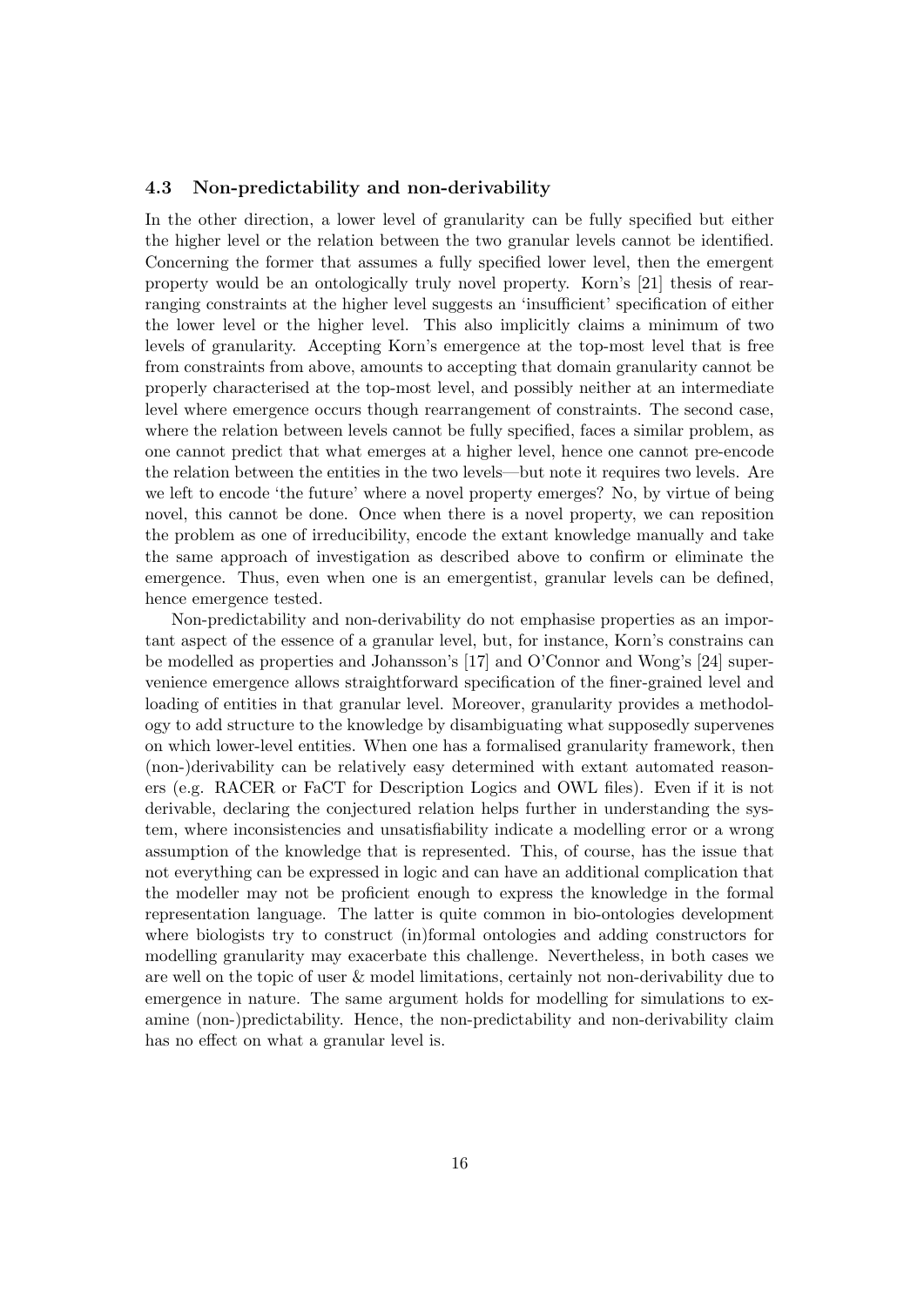### 4.4 Characterisation of granular level from the viewpoint of emergence

Following from the compatibility of levels of granularity with the various interpretations of emergence, then how can one characterise the domain-independent granular level? Given that the existence of emergent properties is not undisputed, it is exactly granularity that serves as one of the methodologies of investigation of such claimed emergent properties. Representing the data, information, and knowledge formally in a proper and clear structure enables more precise specification and description of the entities involved, which facilitates highlighting and narrowing down the 'gaps' in the system that makes the higher-level property difficult or at the time impossible to explain. Difficulties of modelling the (hypothesized) emergent property arise with the specification of the domain granularity framework, allocating the content into the levels, and inferencing but not by definition at the domain-independent specification of what a granular level is. However, methods like token-token reductionism and mechanism extension affect that what resides in a granular level, in particular that it may not be one type of entity. To provide a formal framework that can cope with hypothesized emergent properties, there are two principle options:

- 1. Systems approach, where a finer-grained level contains all types of entities and their relations together. For instance, one has the coarse-grained level with biological signalling pathways (see e.g. the KEGG pathway repository [http://www.genome.jp/kegg/]) containing, among others, SecondMessenger-System and MAPKSignallingPathway, and the immediate finer-grained level that expands the SecondMessengerSystem contains its parts, such as cAMP,  $G_s$  protein, GTP-GDP exchange, GTPase, involvedIn(GTPase, GTP-GDP exchange) and so forth. Although this may be a preferred option for one-off models, it is difficult to store, is not scalable<sup>4</sup>, let alone be amenable to reasoning over the information. One-off models may be useful for simulation software, but a modular structure (more easily achieved with the next option) lends itself better for creating simulations of larger subject domains like a virtual cell or artificial life (e.g. E-cell [http://www.ndsu.nodak.edu/instruct/mcclean/vc], PACE [http://134.147.93.66/bmcmyp/Data/PACE/Public], and COSMIC [26], where crucial hub-like components such as P43 and ubiquitous molecules like ATP can reoccur in an interconnected mode instead of added to each model separately.
- 2. Components approach, which both conforms to the reductionist framework and Ontology by separating types of entities into different structures such as taxonomies and partonomies. This facilitates constructing a model by more precisely categorising its components by type, such as structural components,

<sup>&</sup>lt;sup>4</sup>One can think of desiring to compare the second messenger systems across species to gain an understanding of its evolution and how complexity of the system was gradually built up. One-off models do not lend themselves for such task other than conducting a laborious manual comparison. To automatically find if part of the second messenger sysem, say, the  $G_s$  protein, has dual or even multiple use is nigh impossible except for literature research; with more signalling pathways, some degree of automation can greatly facilitate the analysis.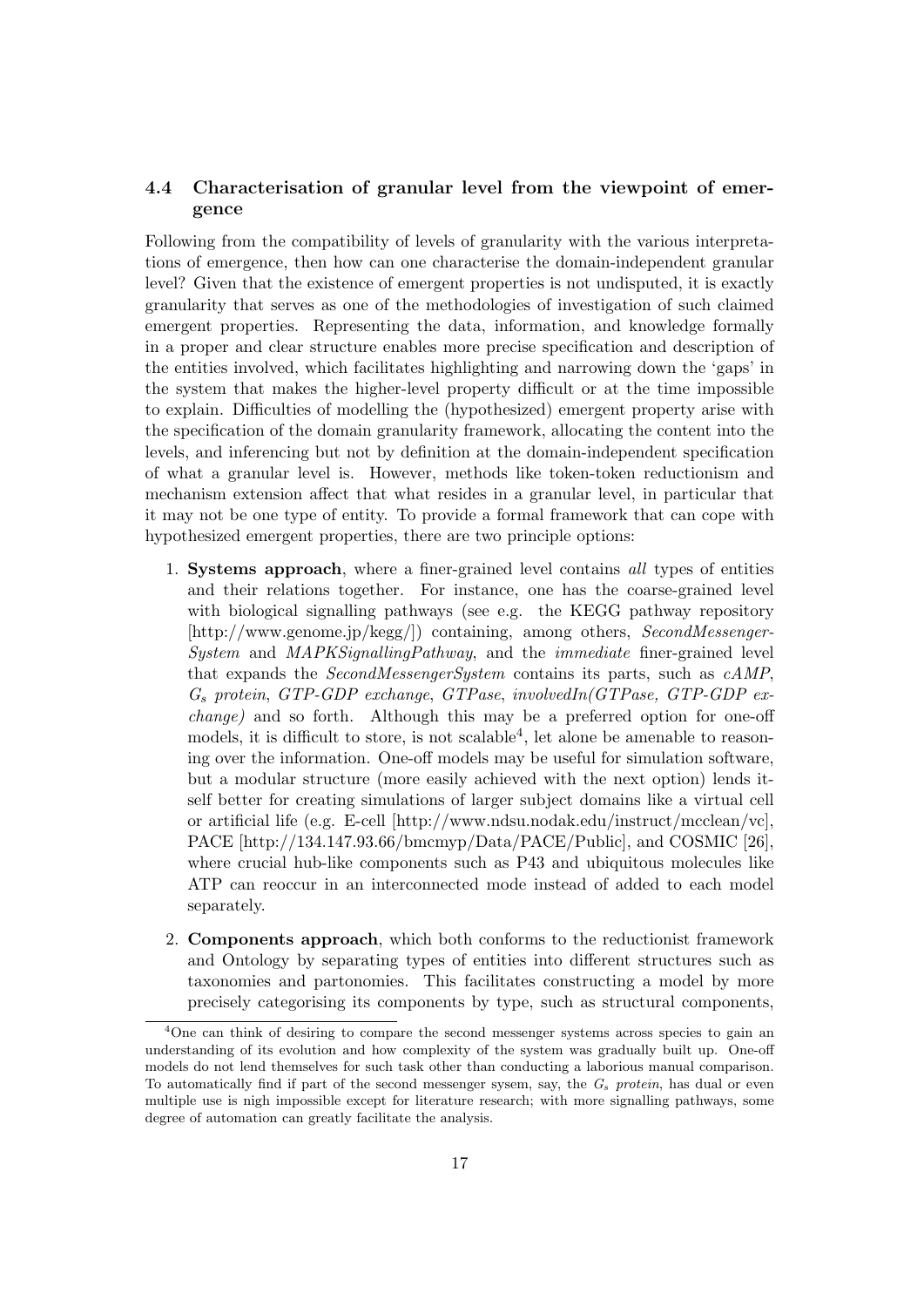processes, and location, aids representing specialisation and generalisation to enable to include more knowledge in the representation, and make it possible to have an explanation refuting emergence by traversing several finer-grained levels instead of only a Molecule-level or only the direct adjacent finer-grained level. For instance, using a taxonomic representation, one would include that GTPase is an Enzyme and in another taxonomy of location that GTPase is located in the *Cytoplasma*. Provided there is a relation between the structurebased taxonomy and spatial location taxonomy, it can be derived that enzymes are located in the cytoplasm (see [18] for more elaborate examples for infectious diseases). However, this also indicates the potential weakness of the components approach: how should one link the separate structures? If this is represented in a machine-readable version of an ontology or conceptual model, these type of relations are manually created or discovered by using automated heuristics for ontology integration and schema matching. Alternatively, 'fact-finding' in database systems can be an effective method by using joins between tables.

Both options conform to the reductionist approach, with the components approach more so than the systems approach. The components approach is more time consuming in the initial stages, but in the end will be more powerful than the systems approach as it allows the user to retrieve more, and more detailed, information from the model in an easier and more flexible manner. The disambiguation required for the components approach entails distinguishing entities based on the properties they have, whereas this is of no particular importance for the systems approach. To be able to analyse and test an emergent property, it is indispensable to know what properties both the whole and its parts have. For these reasons, the second option is preferred over the first to be taken into account at the domain-independent specification of granularity.

Allowing modelling of (weak) emergence in a domain granularity framework freely, favours the modelling consideration that within each granular perspective, one neither has one type of relation connecting the entities residing in granular levels in the hierarchy nor a single property or criterion to identify and distinguish granular levels (as in option 1 above). The former is highly undesirable for a) testing derivability and reasoning in general because it invalidates transitive closure and b) stimulates ontological sloppiness instead of ontological rigour required for good modelling practices. The latter can be adequately addressed with the components approach, because e.g. with a taxonomic classification one adds one property (or more) at a time for each node traversed downwards in the tree via the  $\subseteq$  (subsumes) relation. So, the possibility of emergence does not contradict the usage of properties for identification of levels; in fact, it adds a challenging notion concerning the criterion (combination of properties) for biological granularity. In addition, it provides an argument for distinguishing between scale- and non-scale-dependent types of granularity [19]: the latter may be faced with accommodating (hypothesized) emergent properties, but not the former as it is not the scale by itself that makes a property emergent.

Framing an explanation of a phenomenon at a particular level of granularity helps making explicit the mechanisms of explanation and clarifies what is, or is not, directly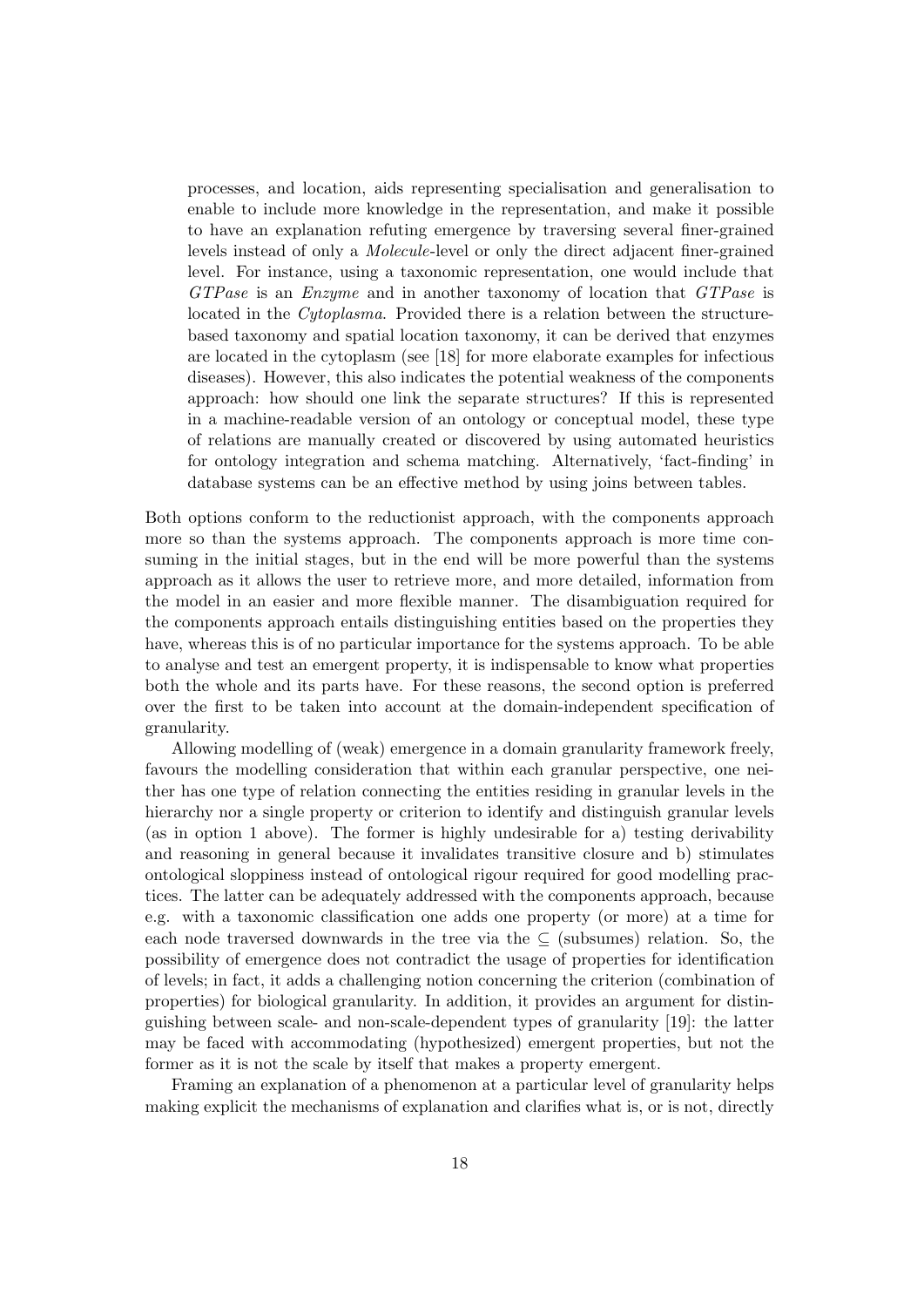used to assert emergence, or to explain it away. For instance, given one has only the Cell-level at one's disposal to elucidate the mechanism of pseudomplasmodium formation, then the contents of this level is indeed insufficient to give a full account of the process. It being insufficient then strongly suggests taking into account other levels to 'search' for the right level(s) that do provide the required explanatory power. This is not simply mechanism extension to just add entities as one pleases, as proposed by Delehanty, but a structured approach that equips one with a tool to also find an answer why another level is indispensable. Moreover, one can 'ignore', set aside, lower levels for some software implementation and relatively minimize getting bogged down in detailed encoding of low-level parameters by taking either a modular approach with input/output points for each granular level or noting where and why approximations suffice, without having to attribute the resultant to 'magic' emergence.

Thus, levels of granularity can be a useful modelling approach for investigating (hypothesized) emergent properties. However, granularity is more than this and before defining what a granular level is, other facets, such as similarity and indistinguishability [14], have to be taken into account to represent its meaning comprehensively. A basic theory of granular partitions limited to mereology [3] and the more comprehensive characterisation of types of granularity [19] provide several modelling guidelines for experimentation.

### 5 Concluding remarks

Summarising the philosophical points on emergence combined with informal usage of emergence in biology, then this informal usage tends towards epistemic emergence due to our lack of knowledge about nature, but philosophically this is an unsustainable position. Philosophy adds clarification to better characterise the fuzzy notion of emergence, with e.g. the untenable strong and weak emergence, but paradoxically it is exactly the methodology of conducting scientific experiments that can give decisive answers. A renewed interest in whole-ism does not imply emergent properties exist, but illustrates the realisation that things a more difficult and complex than initially anticipated. Against this backdrop, weak- or epistemological emergence is a shorthand for 'we have a gap in our knowledge about the precise relation(s) between the whole and its parts and possibly missing something about the parts themselves as well', which amounts to absence of emergence in the philosophical sense.

Besides more wet-lab experimentation, computer science with both simulations and, more importantly, the conceptual and ontological modelling that precedes software development, are essential methodologies for investigation. Granularity as a structured modelling framework is a useful approach to facilitate research into hypothesized emergent properties. Both irreducibility and unpredictability & underivability confirm that within a granular perspective at least two granular levels are required. Although separating the entities based on types of properties, such as location or function, will not by itself directly explain a higher-level property, focussing on the properties of the constituents of the whole is essential for understanding what exactly is the relation between the entities in the two levels. Separating them before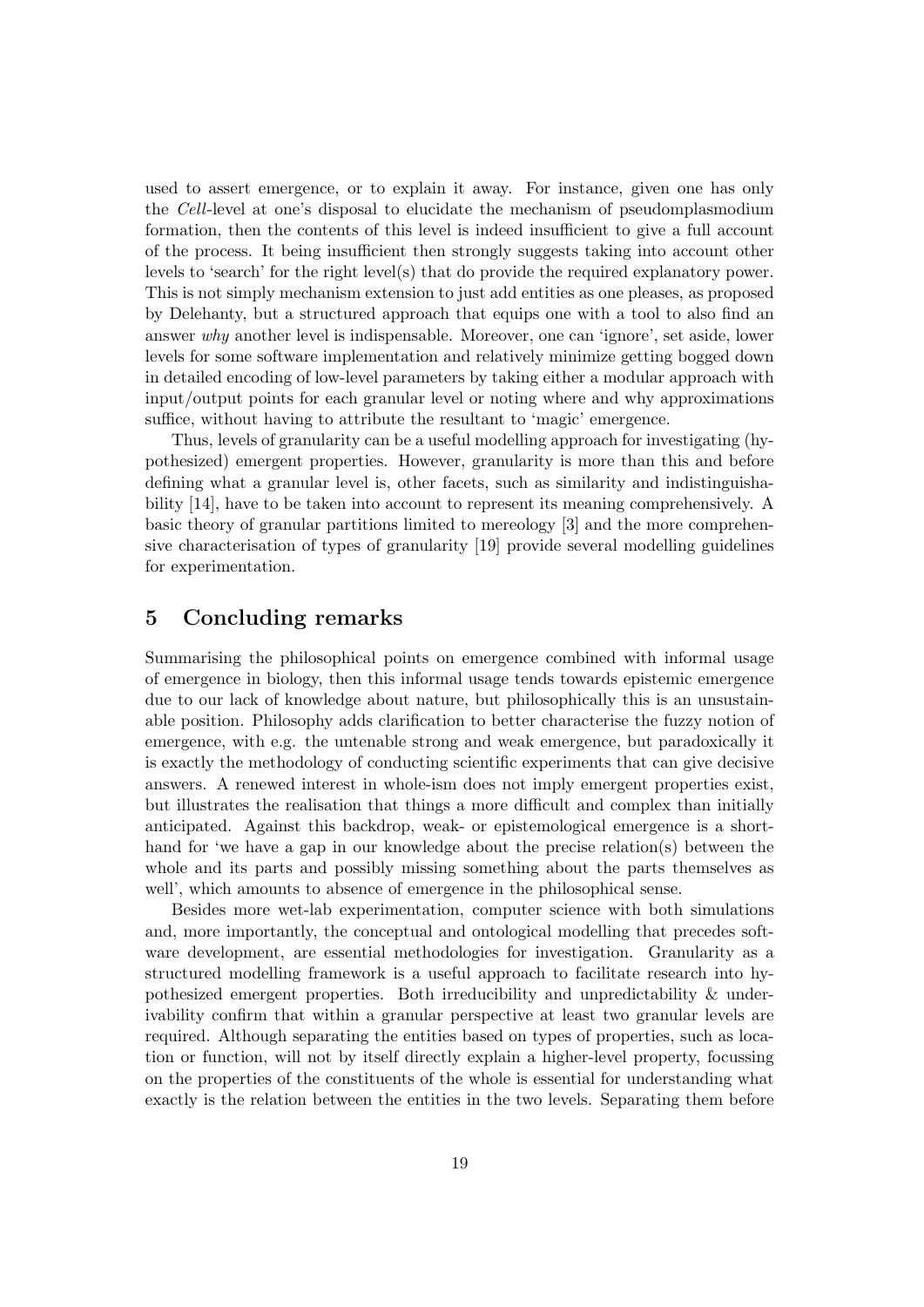linking, or merging, the hierarchies of granular levels of the different granular perspectives amounts to admitting to a reductionist approach that superficially seems to go against emergentism, but actually serves it because ontologically sound categorisations of the entities involved relies on an improved understanding of the properties of the entities in a level, and therefore, by extension, the characteristic property of a level that provides the desideratum for allocating entities in one level or the other.

Granular levels and their contents provide a methodological modelling framework to enable structured examination of claims of emergence both from a formal ontological modelling as computational angle. It makes the complex at least less complex, and aids understanding which levels are essential for explanation of some property of observed behaviour, hence that are more, or less, relevant for e.g. developing simulation software.

### References

- [1] Antoniotti, M., Mishra, B., Piazza, C., Policriti, A., Simeoni, M. Taming the complexity of biochemical models through bisimulation and collapsing: Theory and practice. Theoretical Computer Science, 2004, 325(1):45-67.
- [2] Bedau, M.A. Weak emergence. In: Philosophical perspectives: Mind, Causation, and World. Tomberlin, J. (ed.). Malden, MA, USA: Blackwell, 1997. Vol 11, pp375- 399.
- [3] Bittner, T., Smith, B. A Theory of Granular Partitions. In: Foundations of Geographic Information Science, Duckham, M, Goodchild, MF, Worboys, MF (eds.), London: Taylor & Francis Books, 2003, pp117-151.
- [4] Cariani, P. Emergence of new signal-primitives in neural systems. Intellectica, 1997, 25:95-143.
- [5] Chalmers, D.J. Varieties of Emergence. Templeton Foundation workshop on emergence, Granada, August 2002. http://consc.net/papers/granada.html. Date accessed: 31-1-2006.
- [6] Cook, D.L., Mejino, J.L.V., Rosse, C. Evolution of a Foundational Model of Physiology: Symbolic Representation for Functional Bioinformatics. In: Proceedings of MEDINFO 2004, M. Fieschi et al. (eds.). Amsterdam: IOS Press, 2004. pp336-340.
- [7] Cunningham, B. The Reemergence of 'Emergence'. Philosophy of Science, Supplement: Proceedings of the 2000 Biennial Meeting of the Philosophy of Science Association, Part I: Contributed Papers, 2001, 68(3):S62-S75.
- [8] Delehanty, M. Emergent properties and the context objection to reduction. Biology and Philosophy, 2005, 20(4):715-734.
- [9] DeLong, E.F. Microbial community genomics in the ocean. Nature Reviews Microbiology, 2005, 3:459-469.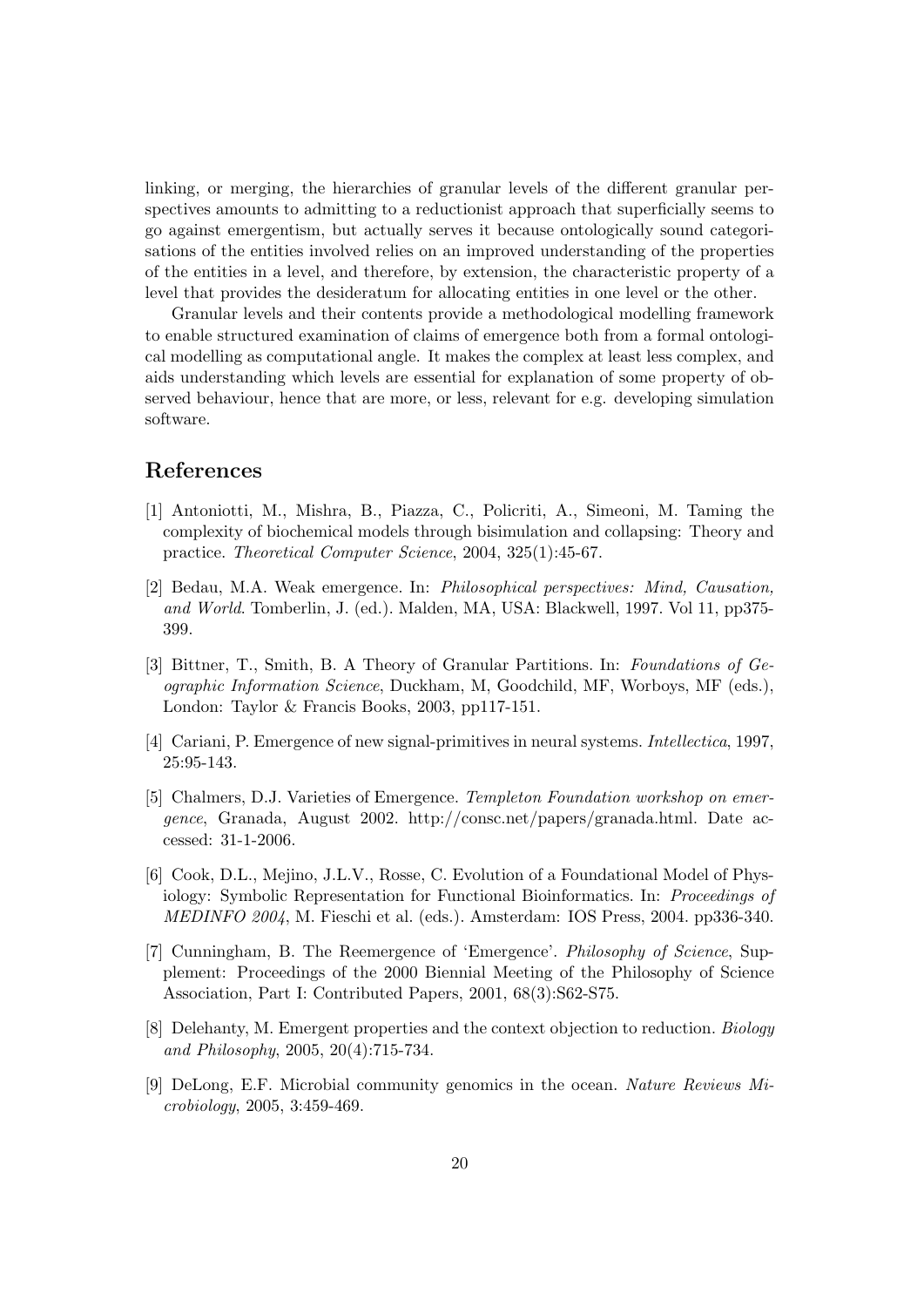- [10] Edmonds, B. Pragmatic Holism (or pragmatic reductionism). Foundations of Science, 1999, 4(1): 57-82.
- [11] Edmonds, B. Complexity and Scientific Modelling. Foundations of Science, 2000, 5(3):379-390.
- [12] Emmeche, C., Køppe, S., Stjernfelt, F. Explaining emergence: Towards an ontology of levels. Journal for General Philosophy of Science, 1997, 28: 83-119.
- [13] Hartman, T., Sharan, R. A 1.5-Approximation Algorithm for Sorting by Transpositions and Transreversals. Proceedings of the 4th Workshop on Algorithms in Bioinformatics, Bergen, Norway, September 14-17, 2004, pp50-61.
- [14] Hobbs, J.R. Granularity. International Joint Conference on Artificial Intelligence (IJCAI85), 1985. pp432-435.
- [15] Jain, R., Rivera, M.C., Lake, J.A. Horizontal gene transfer among genomes: the complexity hypothesis. Proceedings of the National Academy of Sciences USA, 1999, 96(7):3801-3806.
- [16] Johansson, I. Bioinformatics and Biological Reality. Journal of Biomedical Informatics, 2005 (forthcoming). preprint: http://hem.passagen.se/ijohansson/information4.PDF.
- [17] Johansson, I. Inference Rules, Emergent Wholes and Supervenient Properties. (submitted). http://hem.passagen.se/ijohansson/information3.PDF. Date accessed: 10-3-2006.
- [18] Keet, C.M., Kumar, A. Applying partitions to infectious diseases. XIX International Congress of the European Federation for Medical Informatics (MIE2005), 28-31 August 2005, Geneva, Switzerland. 2005. In: Connecting Medical Informatics and bio-informatics, Engelbrecht, R., Geissbuhler, A., Lovis, C. Mihalas, G. (eds.). Amsterdam: IOS Press. pp1236-1241.
- [19] Keet, C.M. A taxonomy of types of granularity. IEEE Conference on Granular Computing (GrC06), 10-12 May 2006, Atlanta, USA.
- [20] Kitano, H. Computational systems biology. Nature, 2002, 420: 206-210.
- [21] Korn, R.W. The Emergence Principle in Biological Hierarchies. Biology and Philosophy, 2005, 20(1):137-151.
- [22] Kurakin, A. Self-organization vs Watchmaker: stochastic gene expression and cell differentiation. Development, Genes and Evolution, 2005, 215(1): 46-52.
- [23] Lorenz, P., Eck, J. Metagenomics and industrial applications. Nature Reviews Microbiology, 2005, 3:510-516.
- [24] O'Connor, T., Wong, H.Y. Emergent Properties. The Stanford Encyclopedia of Philosophy (Summer 2005 Edition), Zalta, E.N. (ed.). http://plato.stanford.edu/archives/sum2005/entries/properties-emergent/.